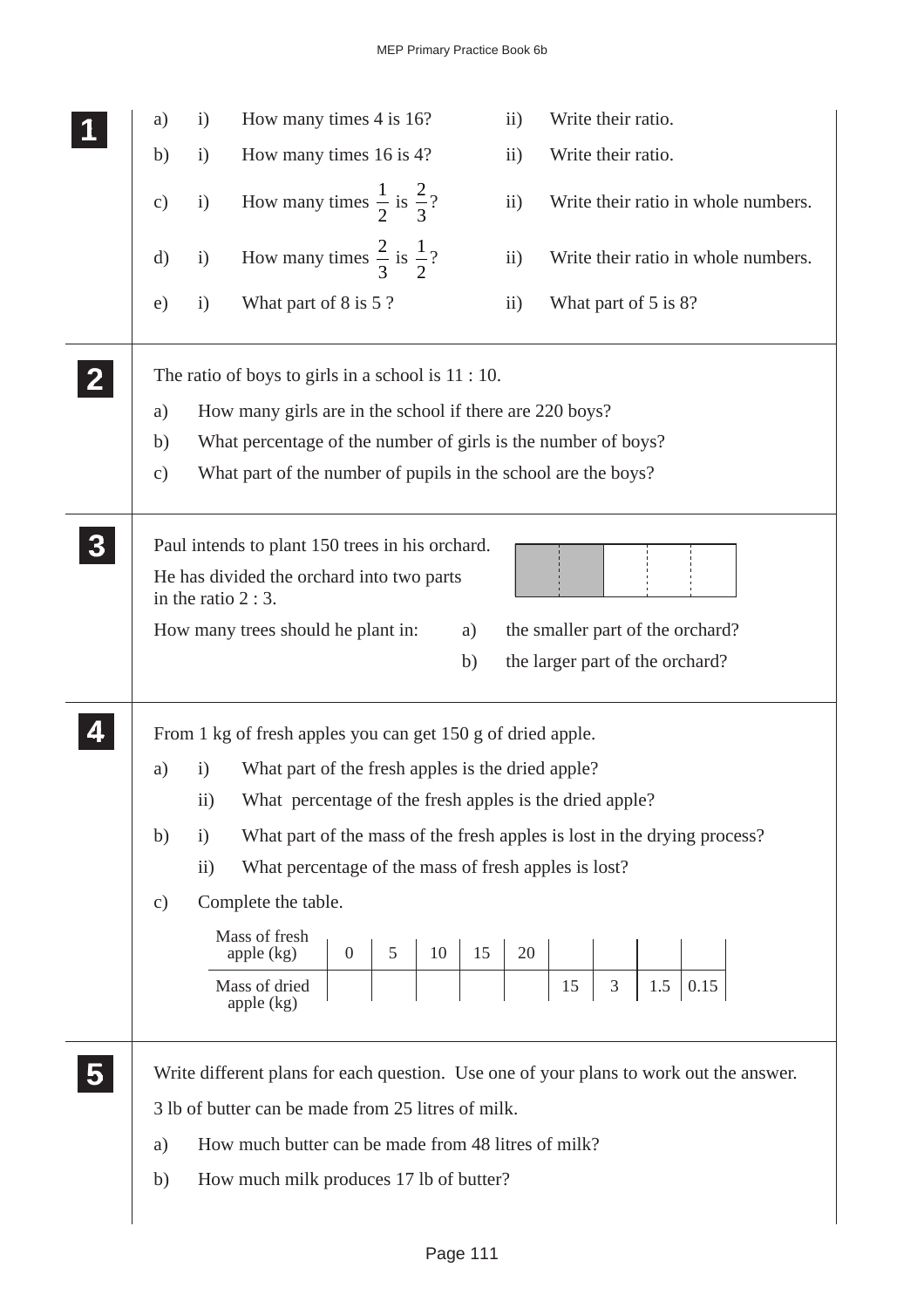|                     | Time (seconds)                                                                                                             |    | $\mathbf{1}$        | $\overline{2}$         | 3                                                        | $\overline{4}$                   | $5\overline{)}$  | 6  | 6.5                                | $\overline{7}$ | $7\frac{1}{4}$ |     | 20  |
|---------------------|----------------------------------------------------------------------------------------------------------------------------|----|---------------------|------------------------|----------------------------------------------------------|----------------------------------|------------------|----|------------------------------------|----------------|----------------|-----|-----|
|                     | Distance (km)                                                                                                              |    |                     |                        |                                                          |                                  |                  |    |                                    |                |                |     |     |
| b)<br>$\mathbf{c})$ | Draw a graph to show the<br>relationship between time<br>and distance.<br>Fill in the missing words.<br>The graph is a     |    |                     | 1                      | Distance (km)<br>$\overline{7}$<br>6<br>5<br>4<br>3<br>2 |                                  |                  |    |                                    |                |                |     |     |
|                     | Time and distance are in                                                                                                   |    |                     | $\boldsymbol{0}$       |                                                          | $\overline{c}$<br>$\overline{4}$ | 6<br>proportion. | 8  | 10 <sup>10</sup><br>Time (seconds) | 12<br>14       |                | 16  | 18  |
|                     | Different vehicles travelled at different average speeds over a 40 km route.                                               |    |                     |                        |                                                          |                                  |                  |    |                                    |                |                |     |     |
| a)                  | Complete the table to show the time taken at certain average speeds.                                                       |    |                     |                        |                                                          |                                  |                  |    |                                    |                |                |     |     |
|                     | Speed (km/h)                                                                                                               | 40 | 30                  | 20                     | 16                                                       | 10                               | 8                | 5  | 4                                  | 80             |                | 120 | 100 |
|                     | Time (hours)                                                                                                               |    |                     |                        |                                                          |                                  |                  |    |                                    |                |                |     |     |
| b)                  | Draw a graph in your exercise book to show the relationship between average<br>speed (in km per hour) and time (in hours). |    |                     |                        |                                                          |                                  |                  |    |                                    |                |                |     |     |
|                     |                                                                                                                            |    |                     |                        |                                                          |                                  |                  |    |                                    |                |                |     |     |
| $\mathbf{c})$       | Complete the sentence. Speed and time are in                                                                               |    |                     |                        |                                                          |                                  |                  |    |                                    |                | proportion.    |     |     |
| a)                  | 600 litres of juice are poured into bottles which have a capacity of 75 cl.<br>How many bottles are needed?                |    |                     |                        |                                                          |                                  |                  |    |                                    |                |                |     |     |
| b)                  | How many bottles would be needed if the bottles had a capacity of:                                                         |    |                     |                        |                                                          |                                  |                  |    |                                    |                |                |     |     |
| $\mathbf{c})$       | half a litre<br>$\mathbf{i}$<br>Show the data in a table. What kind of proportion do you notice?                           |    | $\ddot{\mathbf{i}}$ | 1 litre                |                                                          | iii)                             | 1.5 litres       |    |                                    | iv)            | 2 litres?      |     |     |
|                     | The volume of a                                                                                                            |    |                     |                        |                                                          |                                  |                  |    |                                    |                |                |     |     |
|                     | cuboid is 240 cm <sup>3</sup> .                                                                                            |    |                     | $V = 240 \text{ cm}^3$ | $\mathfrak{a}$                                           | 10                               | 10               | 10 | 10                                 | 10             |                | 10  | 10  |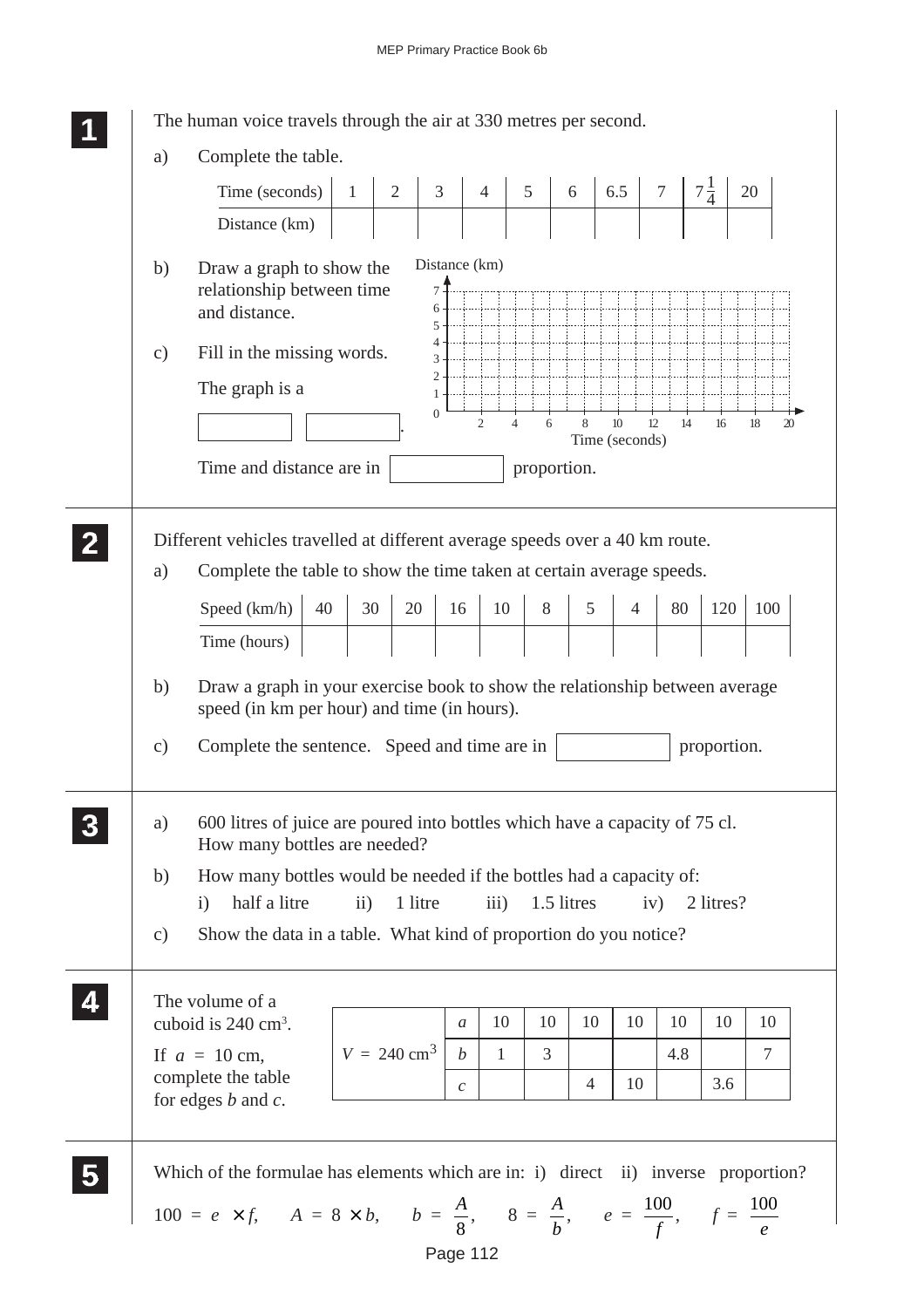|                         | In a mix of concrete, the ratio of gravel to sand to cement is $6:2:1$ .                                                                                                                                                                                                                                         |
|-------------------------|------------------------------------------------------------------------------------------------------------------------------------------------------------------------------------------------------------------------------------------------------------------------------------------------------------------|
|                         | Draw a pie chart to show the components of the concrete.<br>a)                                                                                                                                                                                                                                                   |
|                         | How much gravel, sand and cement would be in these amounts of concrete:<br>b)                                                                                                                                                                                                                                    |
|                         | $100 \text{ kg}$<br>$\rm ii)$<br>1 tonne<br>iii)<br>7 tonnes<br>iv)<br>10 tonnes?<br>$\mathbf{i}$                                                                                                                                                                                                                |
|                         | If a handspan is 9 inches and an inch is 2.54 cm, calculate the missing values and write<br>them in the table.                                                                                                                                                                                                   |
|                         | $\overline{7}$<br>In handspans<br>$\mathbf{1}$<br>$\overline{4}$                                                                                                                                                                                                                                                 |
|                         | In inches<br>9<br>27<br>54<br>81                                                                                                                                                                                                                                                                                 |
|                         | In cm<br>45.72<br>114.3<br>182.88                                                                                                                                                                                                                                                                                |
|                         | Dianne measured the table with her hand and its length was 6 handspans.<br>Then she measured the length of the table in metres and it was $\frac{6}{5}$ m.<br>What is the length of Dianne's handspan in metres?<br>a)<br>Write the length of her handspan in centimetres and in millimetres.<br>b)              |
|                         | From 1 kg of fresh ham we can get about 625 g of smoked ham.<br>What percentage of the mass of the fresh ham is lost by smoking?<br>a)<br>How much smoked ham can we get from 6 kg of fresh ham?<br>b)<br>How much fresh ham is needed to produce 6 kg of smoked ham?<br>$\mathbf{c})$                           |
| $\overline{\mathbf{5}}$ | The areas of two rectangular gardens are equal. The first garden is 64 m long and 30 m<br>wide. The length of the second garden is 120% of the length of the first garden.<br>How wide is the second garden?<br>a)<br>What <b>part</b> of the width of the first garden is the width of the second garden?<br>b) |
| 6                       | Write different plans to answer each question.<br>What is 32% of £524.50?<br>What is 106% of £524.50?<br>b)<br>a)<br>What is $p\%$ of £524.50?<br>$\mathbf{c})$                                                                                                                                                  |
|                         | Write different plans to answer each question.<br>25% of which length is 72.5 cm?<br>125% of which length is 72.5 cm?<br>b)<br>a)<br>What is the whole length if $p\%$ of it is 72.5 cm?<br>c)                                                                                                                   |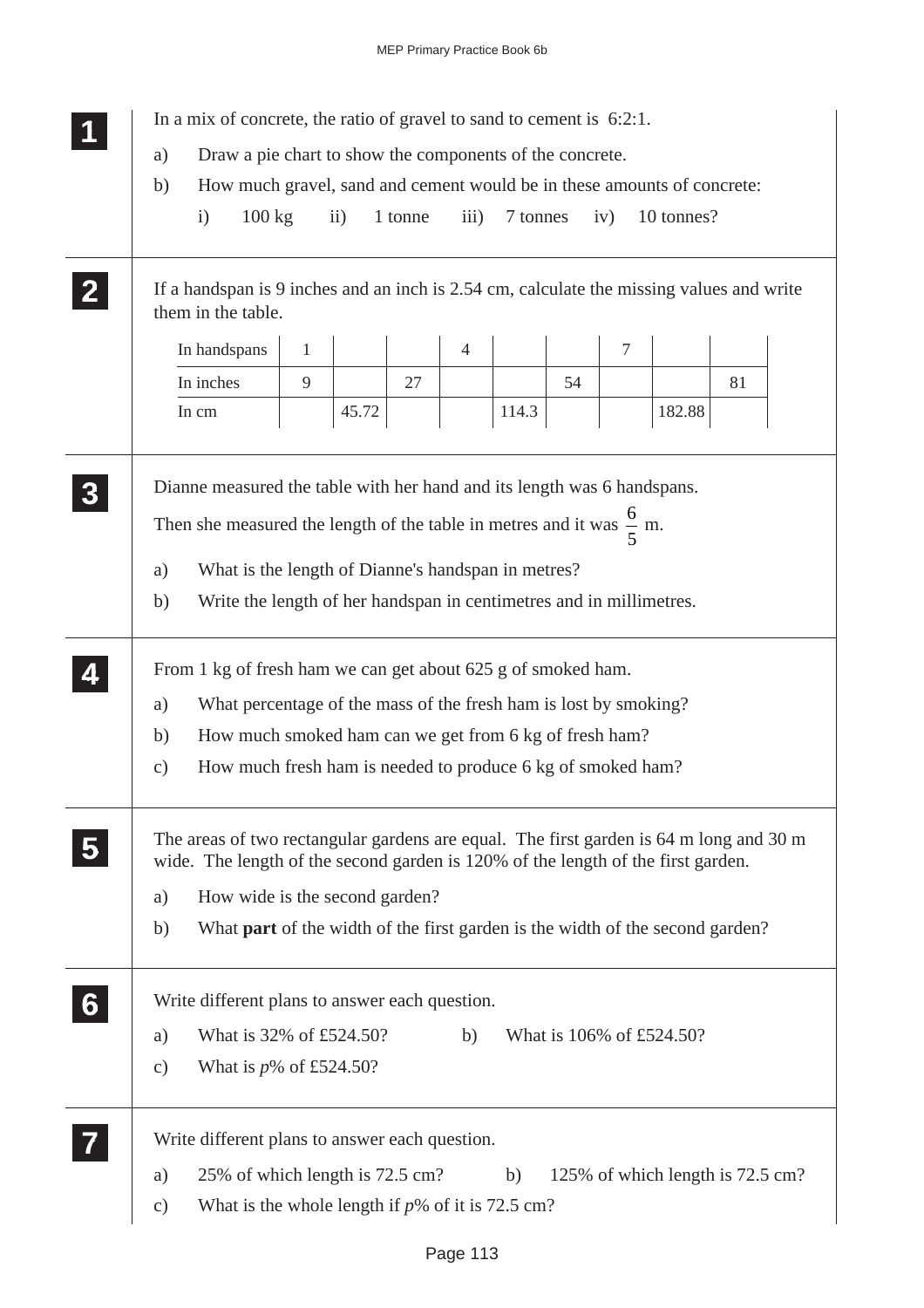|              | a)            | What part is:                                                                                                                                     |
|--------------|---------------|---------------------------------------------------------------------------------------------------------------------------------------------------|
|              |               | 350 of 400<br>350 of 250?<br>$\mathbf{ii}$<br>$\mathbf{i}$                                                                                        |
|              | b)            | What is the ratio between:                                                                                                                        |
|              |               | 350 and 400<br>350 and 250?<br>$\overline{ii}$ )<br>$\mathbf{i}$                                                                                  |
|              | $\mathbf{c})$ | What percentage is:                                                                                                                               |
|              |               | 350 of 400<br>350 of 250?<br>$\mathbf{ii}$<br>$\mathbf{i}$                                                                                        |
| $\mathbf{2}$ |               | The ratio of the population of 3 cities $(A, B \text{ and } C)$ is $5:7:8$ .                                                                      |
|              | a)            | Colour this strip in different<br>colours to show the ratio.                                                                                      |
|              | b)            | How many people live in each city if the population of B is 80 000 more than<br>the population of A?                                              |
|              | $\mathbf{c})$ | How many people live in the three cities altogether?                                                                                              |
|              | $\mathbf{d}$  | What is the ratio of the population in each city to the total in all three cities?                                                                |
|              |               | In a garden, 30% of the area is used to grow flowers, 20% of the area is used to grow<br>vegetables and the remaining area is used to grow fruit. |
|              | a)            | Calculate the area of the garden if the vegetable plot is $220 \text{ m}^2$ .                                                                     |
|              | b)            | Calculate the area used to grow:<br>flowers<br>$\ddot{\mathrm{11}})$<br>fruit.<br>i)                                                              |
|              | $\mathbf{c})$ | What is the ratio of the three different parts of the garden?                                                                                     |
|              |               | Write a plan first, then calculate the result. Write the answer in a sentence.                                                                    |
|              | a)            | The price of an item was £438 but in the sale the price has been cut by 10%.                                                                      |
|              |               | What is its sale price?<br>$\mathbf{i}$                                                                                                           |
|              |               | What percentage is the sale price of the original price?<br>$\ddot{i}$                                                                            |
|              | b)            | 28% of the inhabitants of a village live in blocks of flats.                                                                                      |
|              |               | How many people live in houses if 406 people live in flats?<br>$\mathbf{i}$                                                                       |
|              |               | ii)<br>How many people live in this village?                                                                                                      |
|              |               | $\overline{111}$ )<br>What percentage of the population of the village live in houses?                                                            |
|              | $\mathbf{c})$ | The price of an item was cut by $10\%$ and it now costs £113.40.                                                                                  |
|              |               | What was the original price of the item?<br>$\mathbf{i}$                                                                                          |
|              |               | ii)<br>What percentage is the original price of the reduced price?                                                                                |
|              | $\rm d)$      | What percentage is 31.5 of 90?                                                                                                                    |
|              |               |                                                                                                                                                   |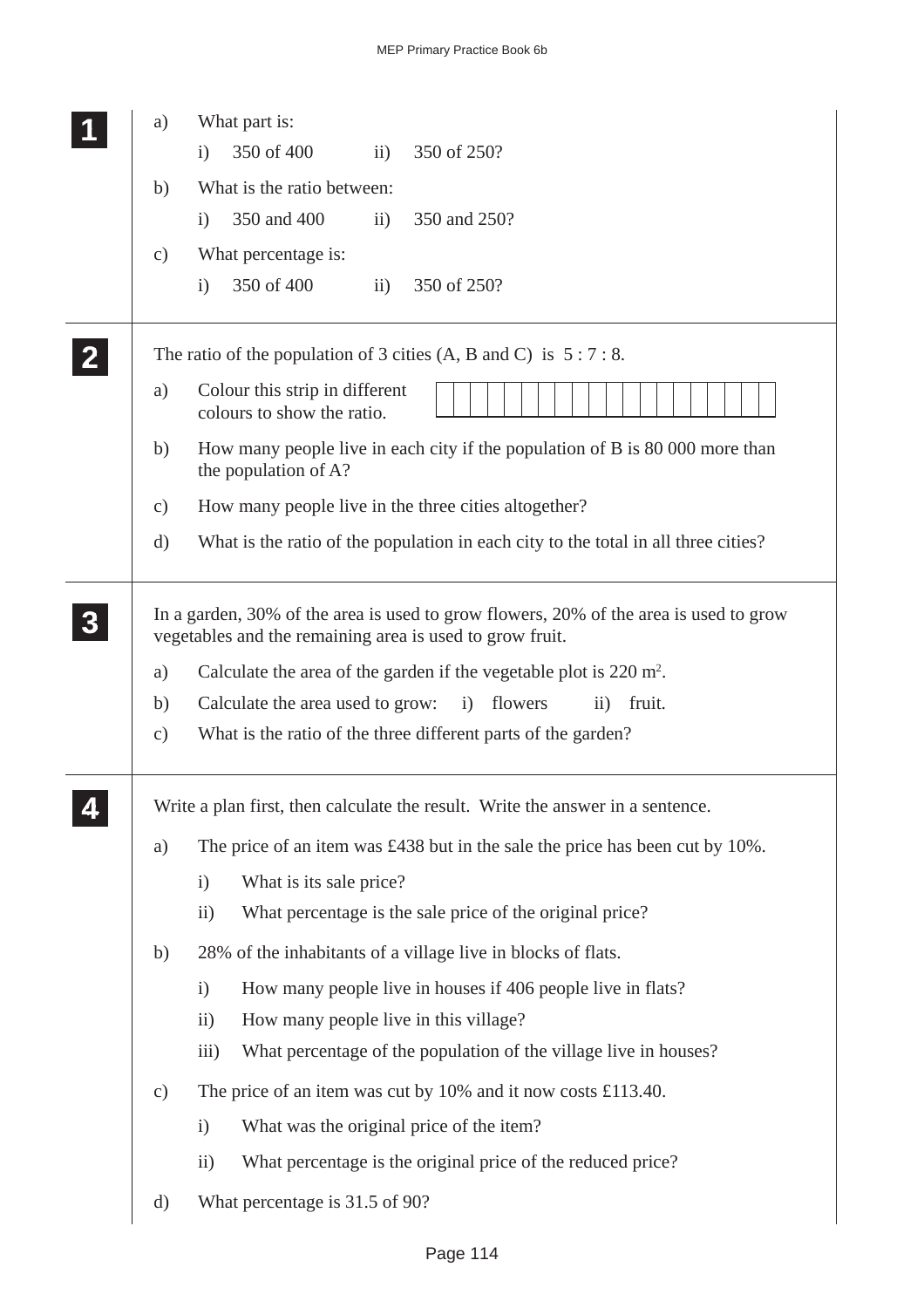| a)              | 0.4, 0.12, 3.3, 4.18                                                                                                                                                       | $\ddot{\cdot}$                                                                              |   |                |        |                |    |         |
|-----------------|----------------------------------------------------------------------------------------------------------------------------------------------------------------------------|---------------------------------------------------------------------------------------------|---|----------------|--------|----------------|----|---------|
|                 | b) $\frac{3}{5}, \frac{2}{3}, \frac{1}{6}, \frac{11}{15}$                                                                                                                  | :                                                                                           |   |                |        |                |    |         |
|                 | c) $12\frac{1}{2}\%$ , 42%, 64.5%, 11%                                                                                                                                     | $\ddot{\cdot}$                                                                              |   |                |        | $\ddot{\cdot}$ |    |         |
|                 | Solve these problems in your exercise book.                                                                                                                                |                                                                                             |   |                |        |                |    |         |
| a)              | Tom had blackcurrants, gooseberries, loganberries, raspberries and strawberries<br>in his garden. One summer he gathered all the fruit and put it in his freezer.          |                                                                                             |   |                |        |                |    |         |
|                 | This is the ratio of the fruit in Tom's freezer. $B : G : L : R : S = 6 : 7 : 5 : 4 : 2$                                                                                   |                                                                                             |   |                |        |                |    |         |
|                 | If there are 36 lbs of fruit in the freezer, how many lbs of each type of fruit did<br>Tom pick?                                                                           |                                                                                             |   |                |        |                |    |         |
| b)              | In a school with 1350 pupils, the ratio of boys to girls is $11 : 14$ and the ratio of<br>teachers to pupils is $2:45$ .                                                   |                                                                                             |   |                |        |                |    |         |
|                 | How many girls and how many boys are in the school?<br>$\mathbf{i}$                                                                                                        |                                                                                             |   |                |        |                |    |         |
|                 | How many teachers are in the school?<br>$\rm ii)$                                                                                                                          |                                                                                             |   |                |        |                |    |         |
|                 |                                                                                                                                                                            |                                                                                             |   |                |        |                |    |         |
| $\mathcal{C}$ ) | The ratio of <i>red</i> to <i>blue</i> to <i>green</i> beads in a jar is $7:13:17$ . If there are<br>126 red beads, how many blue and how many green beads are in the jar? |                                                                                             |   |                |        |                |    |         |
|                 | A certain distance was covered by 6 different people in different ways.                                                                                                    |                                                                                             |   |                |        |                |    |         |
| a)              | Complete the table.                                                                                                                                                        |                                                                                             |   |                |        |                | 10 |         |
| b)              | What was the distance<br>they all travelled?                                                                                                                               | Speed (km/hour) $\begin{array}{ c c c } \hline 30 & 6 \\\hline \end{array}$<br>Time (hours) | 1 | 5              | 20     | 7.5            |    | 2.5     |
| $\mathbf{c})$   | Show the data in a graph.                                                                                                                                                  | Speed (km/hour)                                                                             |   |                |        |                |    |         |
| d)              | Join up the points with                                                                                                                                                    | 30<br>28                                                                                    |   |                |        |                |    |         |
|                 | a curved line.                                                                                                                                                             | 26<br>24                                                                                    |   |                |        |                |    |         |
|                 |                                                                                                                                                                            | 22<br>20                                                                                    |   |                |        |                |    |         |
| e)              | What kind of proportion<br>is there between speed                                                                                                                          | 18                                                                                          |   |                |        |                |    |         |
|                 | and time?                                                                                                                                                                  | 16<br>14                                                                                    |   |                |        |                |    |         |
|                 |                                                                                                                                                                            | $12 -$                                                                                      |   |                |        |                |    |         |
|                 |                                                                                                                                                                            | 10<br>8                                                                                     |   |                |        |                |    |         |
| f)              | Read from the graph the                                                                                                                                                    | 6                                                                                           |   |                |        |                |    |         |
|                 | speed needed to cover the                                                                                                                                                  | 4<br>2                                                                                      |   |                |        |                |    |         |
|                 | distance in 4 hours.                                                                                                                                                       | $\mathbf{0}$<br>$\overline{c}$                                                              | 3 | $\overline{4}$ | 5<br>6 | 7              | 8  | 9<br>10 |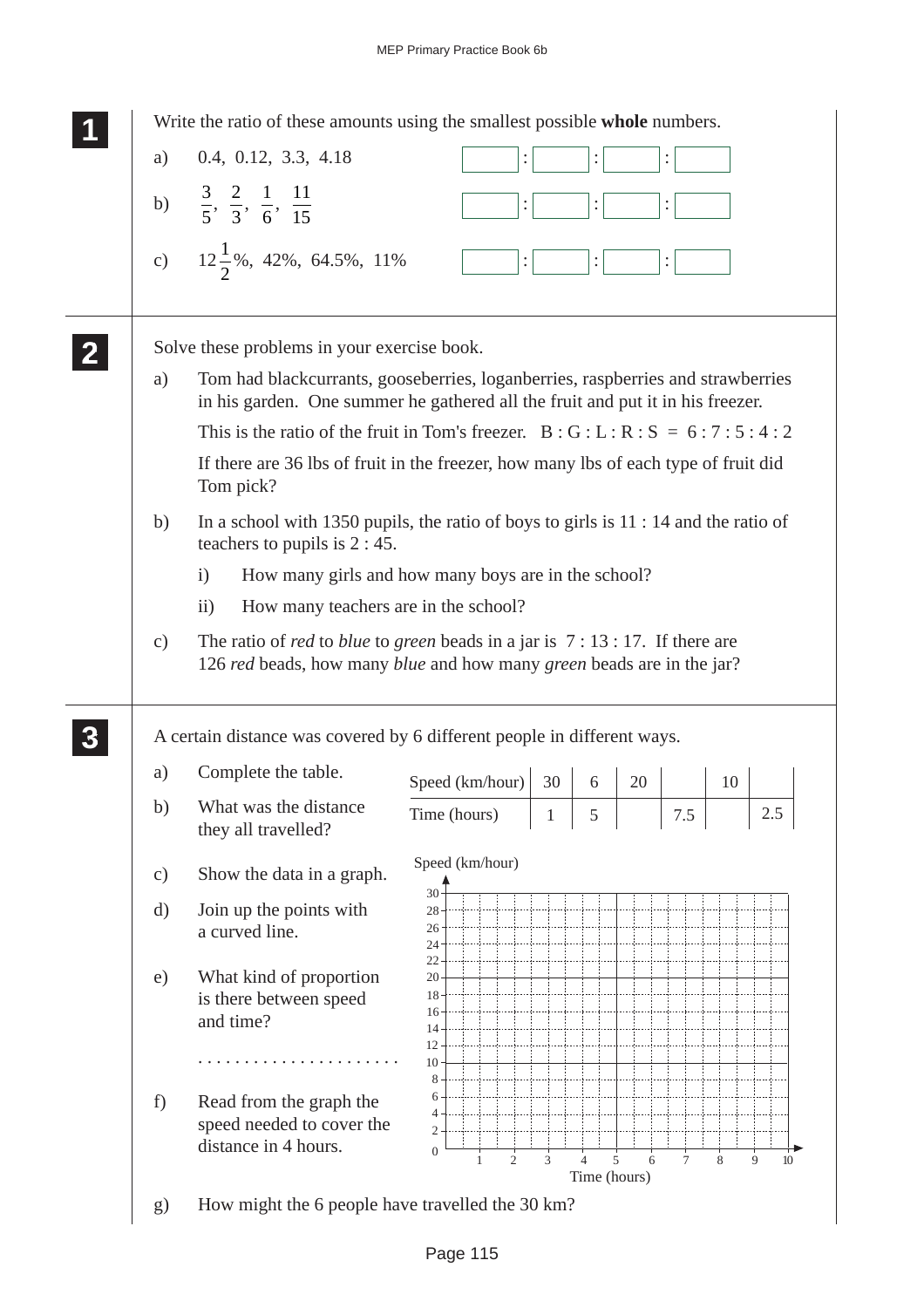|               | Two green marbles and one pink marble come out of a machine one after the other in<br>a random order. Calculate the probability of each of these outcomes.                                |    |                                   |                                        |
|---------------|-------------------------------------------------------------------------------------------------------------------------------------------------------------------------------------------|----|-----------------------------------|----------------------------------------|
| a)            | The first marble is <i>pink</i> .                                                                                                                                                         | b) |                                   | The first marble is green.             |
| $\mathbf{c})$ | The order of the three marbles is <i>green</i> , <i>green</i> , <i>pink</i> .                                                                                                             |    |                                   |                                        |
| d)            | The order of the marbles is <i>green</i> , <i>pink</i> , <i>green</i> .                                                                                                                   |    |                                   |                                        |
|               | A computer program writes the letters A, B and C in a random order.<br>What is the probability of each of these outcomes?                                                                 |    |                                   |                                        |
| a)            | The first letter is A.                                                                                                                                                                    | b) |                                   | The second letter is A.                |
| $\mathbf{c})$ | The third letter is C.                                                                                                                                                                    | d) |                                   | The order is B, C, A.                  |
|               | A computer program writes the digits 1, 2, 3 and 4 in a random order.<br>What is the probability of each of these outcomes?                                                               |    |                                   |                                        |
| a)            | The first digit is 3.                                                                                                                                                                     |    | b)                                | The first digit is 1.                  |
| $\mathbf{c})$ | The second digit is 3.                                                                                                                                                                    |    | d)                                | The second digit is 1.                 |
| e)            | The last digit is 2.                                                                                                                                                                      |    | f                                 | The last digit is 4.                   |
| g)            | The first two digits are 4, 3 in this order.                                                                                                                                              |    | h)                                | The order is $3, 1, 2, 4$ .            |
|               | A computer program writes 2-digit, positive, whole numbers at random.<br>What is the probability of each of these outcomes?                                                               |    |                                   |                                        |
| a)            | The number is 37.                                                                                                                                                                         | b) | The first digit is 8.             |                                        |
| $\mathbf{c})$ | The last digit is 5.                                                                                                                                                                      | d) | The first digit is 0.             |                                        |
| e)            | The last digit is 0.                                                                                                                                                                      | f) | The number is even.               |                                        |
|               | In a primary school, the number of girls is 176, which is 55% of the total number of<br>pupils at the school.                                                                             |    |                                   |                                        |
| a)            | How many boys attend this school?                                                                                                                                                         |    |                                   |                                        |
| b)            | How many pupils attend this school?                                                                                                                                                       |    |                                   |                                        |
| $\mathbf{c})$ | If a computer program prints out the files of all the pupils in a random order,<br>what is the probability of the computer selecting a file belonging to:                                 |    |                                   |                                        |
| $\mathbf{i}$  | a boy?<br>a girl<br>$\mathbf{ii}$                                                                                                                                                         |    |                                   |                                        |
|               | In a drawer there are 2 dark <i>grey</i> socks and 3 dark <i>blue</i> socks, all the same size. If you<br>take out two socks without looking at them, what is the probability of getting: |    |                                   |                                        |
| a)            | a pair of dark <i>grey</i> socks<br>b)                                                                                                                                                    |    | a pair of dark <i>blue</i> socks? |                                        |
| $\mathbf{c})$ | two socks of the same colour?                                                                                                                                                             |    |                                   | Give the probabilities as percentages. |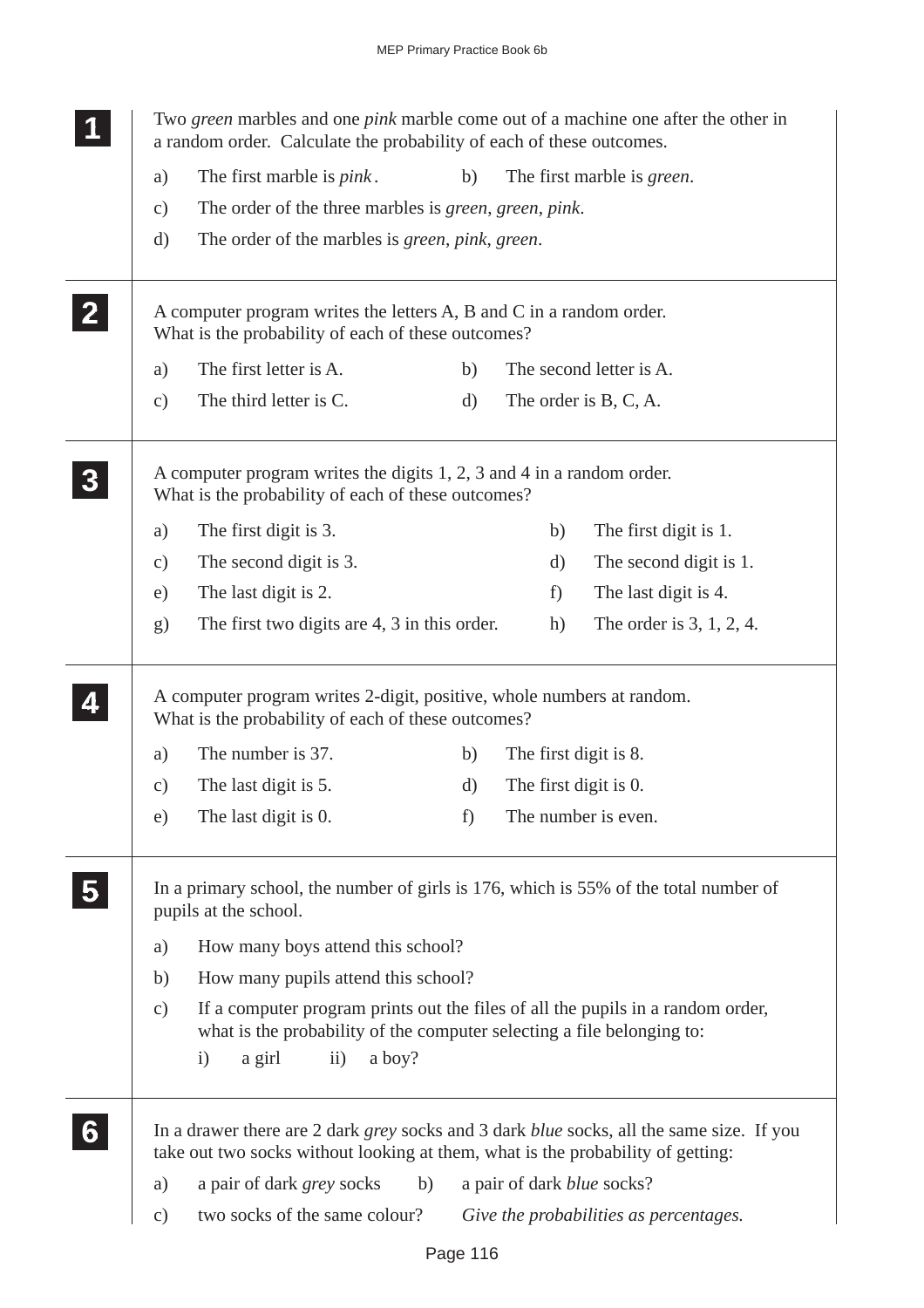|                          | A cash box contains <i>gold</i> and <i>silver</i> coins. The ratio of <i>gold</i> coins to <i>silver</i> coins is<br>47 to 53. The number of <i>silver</i> coins is 159.                       |                           |                                                                                                                                  |            |                                                    |              |                                                           |               |                                                                                                      |
|--------------------------|------------------------------------------------------------------------------------------------------------------------------------------------------------------------------------------------|---------------------------|----------------------------------------------------------------------------------------------------------------------------------|------------|----------------------------------------------------|--------------|-----------------------------------------------------------|---------------|------------------------------------------------------------------------------------------------------|
| a)                       |                                                                                                                                                                                                |                           | How many: i) gold coins                                                                                                          |            | ii) coins                                          |              | are in the cash box?                                      |               |                                                                                                      |
| b)                       |                                                                                                                                                                                                |                           | If you take out a coin with your eyes shut, what is the probability of the coin<br>being gold? Give your answer as a percentage. |            |                                                    |              |                                                           |               |                                                                                                      |
| $\mathbf{2}$             | In a game of <i>Roulette</i> , a wheel is spun and a ball comes to rest on one of the numbers<br>0 to 36. The even numbers from 2 to 36 are <i>red</i> numbers.                                |                           |                                                                                                                                  |            |                                                    |              |                                                           |               |                                                                                                      |
|                          | What is the probability of each of these outcomes?                                                                                                                                             |                           |                                                                                                                                  |            |                                                    |              |                                                           |               |                                                                                                      |
| a)                       | 0 wins                                                                                                                                                                                         | b)                        | 21 wins                                                                                                                          | c)         | 7 or 8 wins                                        |              | d)                                                        | 31 or 34 wins |                                                                                                      |
| e)                       |                                                                                                                                                                                                | 24 or 25 or 26 wins       |                                                                                                                                  |            | f) $12 \le n \le 17$ wins g) $1 \le n \le 12$ wins |              |                                                           |               |                                                                                                      |
| h)                       |                                                                                                                                                                                                |                           | The winning number gives a remainder of 2 when divided by 3.                                                                     |            |                                                    |              |                                                           |               |                                                                                                      |
| $\mathbf{i}$             |                                                                                                                                                                                                | A <i>red</i> number wins. |                                                                                                                                  | $\ddot{1}$ | The numbers 25 to 36 do <b>not</b> win.            |              |                                                           |               |                                                                                                      |
| a)<br>e)<br>$\mathbf{g}$ | In a pack of 52 playing cards, there are 13 cards $(Ace, 2, 3, 4, 5, 6, 7, 8, 9, 10, Jack,$<br>If you take a card from the pack at random, what is the probability that the card is:<br>an Ace | a Queen of Diamonds       | b)<br>a 9<br>an Ace of Clubs or a King of Hearts                                                                                 |            | a Club<br>c)<br>f)<br>h)                           |              | $\mathbf{d}$<br>a Jack or a King of Spades<br>not an Ace? |               | Queen, King) in each of 4 suites: Diamonds and Hearts (red), Clubs and Spades (black).<br>a red card |
|                          | These are the probabilities for certain outcomes when throwing a dice.<br>Write a question to match each probability.                                                                          |                           |                                                                                                                                  |            |                                                    |              |                                                           |               |                                                                                                      |
| a)                       | $\frac{1}{6}$                                                                                                                                                                                  | b)                        | $\boldsymbol{0}$                                                                                                                 | c)         | $\frac{5}{6}$                                      | $\mathbf{d}$ | $\mathbf{1}$                                              | e)            | $\frac{1}{3}$                                                                                        |
| f)                       | $\frac{1}{2}$                                                                                                                                                                                  | $\mathrm{g})$             | $\frac{2}{3}$                                                                                                                    | h)         | $33\frac{1}{3}\%$                                  | i)           | 50%                                                       | j)            | 100%                                                                                                 |
|                          | These are the probabilities of certain outcomes when 4 coins are tossed one after the<br>other. Write an outcome to match each probability.                                                    |                           |                                                                                                                                  |            |                                                    |              |                                                           |               |                                                                                                      |
| a)                       | $\boldsymbol{0}$                                                                                                                                                                               | b)                        | $\frac{1}{16}$                                                                                                                   | c)         | $\frac{2}{16}$                                     | $\mathbf{d}$ | $\frac{3}{16}$                                            | e)            | $\frac{4}{16}$                                                                                       |
| f)                       | $\frac{5}{16}$                                                                                                                                                                                 | g)                        | $\frac{6}{16}$                                                                                                                   | h)         | $\frac{7}{16}$                                     | i)           | $\frac{8}{16}$                                            | j)            | $\frac{9}{16}$                                                                                       |
| $\mathbf{k}$             | $\frac{10}{16}$                                                                                                                                                                                | 1)                        | $\frac{11}{16}$                                                                                                                  | m)         | $\frac{12}{16}$                                    | n)           | $\frac{13}{16}$                                           | $\circ$ )     | 14<br>$\frac{1}{16}$                                                                                 |
| p)                       | $\frac{15}{16}$                                                                                                                                                                                | q)                        | $\frac{16}{16}$                                                                                                                  | r)         | 50%                                                |              |                                                           |               |                                                                                                      |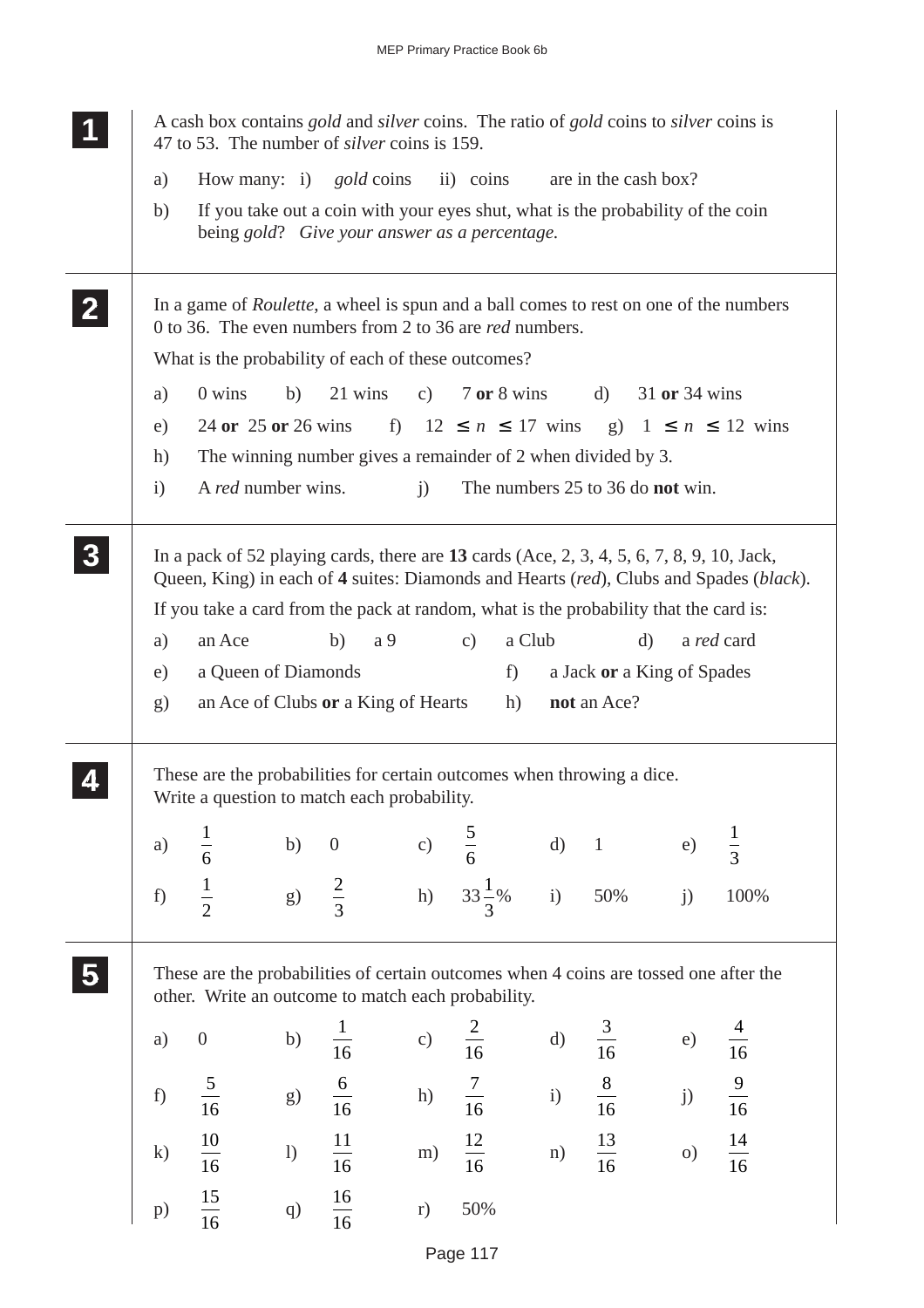|                 | Calculate the sums.                                                                                                                                                                                                             |
|-----------------|---------------------------------------------------------------------------------------------------------------------------------------------------------------------------------------------------------------------------------|
| a)<br>$+$       | 8 7 0 4<br>$\frac{4}{7}$ $\frac{3}{2}$ $\frac{0}{1}$ $\frac{2}{4}$ $\frac{1}{5}$<br>b)<br>c) $\frac{4}{9} + 1\frac{3}{5} =$<br>1   6   0   7   1<br>8 0 3 2 6<br>908.3<br>d) $43.2 + 10\frac{4}{5}$ =<br>$+$ 1 1 1 6<br>9 5 6 5 |
|                 | Calculate the differences.                                                                                                                                                                                                      |
| a)              | b) $\frac{63110.08}{1634.1}$ c) $2\frac{1}{4} - \frac{5}{6} =$<br>d) $23\frac{3}{4} - 15.05 =$<br>7 2 0 4 9 <br>$-52138$                                                                                                        |
|                 | Calculate the products.                                                                                                                                                                                                         |
| a)              | 6 8 2<br>b)<br>$\times$ 36                                                                                                                                                                                                      |
|                 |                                                                                                                                                                                                                                 |
|                 | Calculate the quotients.                                                                                                                                                                                                        |
| a)              | c) $5\frac{1}{3} \div \frac{2}{5} =$<br>b)<br>2   6   1   6   4   6   8<br>$5 \mid 1 \mid 8 \mid 3$<br>9                                                                                                                        |
| a)              | Six friends went on a day trip in a minibus. They spent £186.50 on petrol and                                                                                                                                                   |
|                 | £133.50 on food.<br>If they shared the costs equally, how much did they each have to pay?                                                                                                                                       |
| b)              | Bob wanted to fill a 260 litre barrel from a 545 litre tank full of water.                                                                                                                                                      |
|                 | He transferred the water from the tank to the barrel using two 5 litre buckets at a<br>time. How many times did he need to fill the two 5 litre buckets?                                                                        |
| $\mathcal{C}$ ) | A beetle was 108 times as fast as a snail. If the beetle covered 54 cm in a certain<br>time, how far could the snail move in the same time?                                                                                     |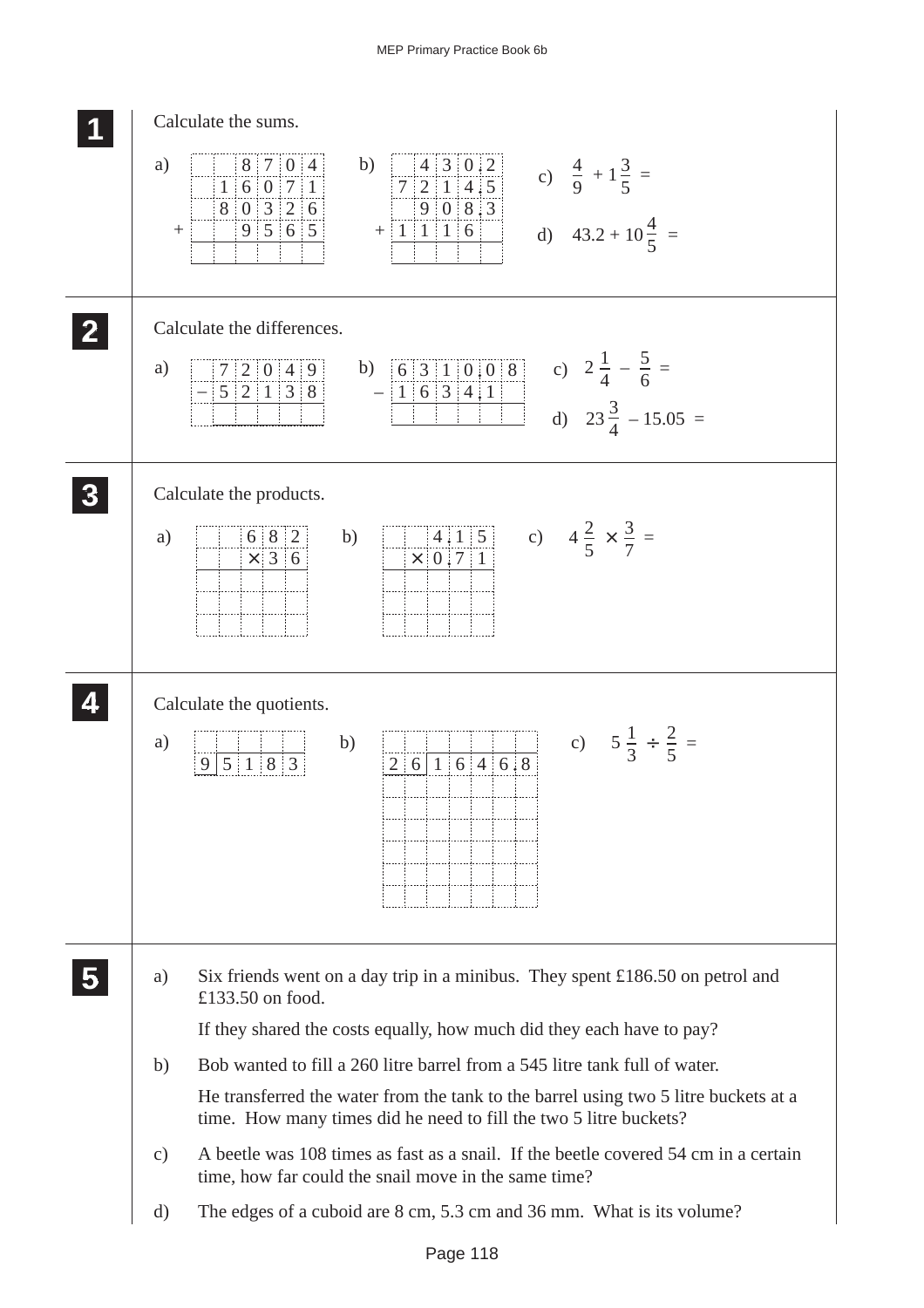| The Ladder Game                                                                                                                                                                                           |
|-----------------------------------------------------------------------------------------------------------------------------------------------------------------------------------------------------------|
| Rule:<br>A says a natural number from 1 to 5. <b>B</b> adds on a natural number 1 to 5.<br>A adds a natural number, 1 to 5, to B's sum, and so on.                                                        |
| The winner is the player who reaches 40.                                                                                                                                                                  |
| Play the game with a partner.<br>b)<br>Work out a strategy for each player.<br>a)                                                                                                                         |
| Which player can be sure of winning each time if he makes no mistakes?<br>$\mathbf{c})$                                                                                                                   |
| The <i>Ladder Game</i> can be changed so that the player who says '40' is <b>not</b> the winner.                                                                                                          |
| Play this version of the game with a partner.<br>a)                                                                                                                                                       |
| Work out a strategy<br>b)                                                                                                                                                                                 |
| Which player can be sure of winning this game if he makes no mistakes?<br>$\mathbf{c})$                                                                                                                   |
| Continue the pattern in your exercise book.<br>a)                                                                                                                                                         |
| Write the first 10 terms in this sequence of <b>triangular</b> numbers.                                                                                                                                   |
| Continue the pattern in your exercise book.<br>b)                                                                                                                                                         |
| Write the first 10 terms in this sequence of <b>square</b> numbers.                                                                                                                                       |
| A family gathered 4 kg of cherries from the 1st tree in their orchard, 8 kg<br>from the second tree and so on. They always gathered 4 kg more cherries<br>from the next tree than from the one before it. |
| If there were 10 trees in the orchard, what mass of cherries was gathered altogether?<br>a)                                                                                                               |
| What mass of cherries would the family have collected if they had gathered 6 kg<br>b)<br>from the first tree and 4 kg more from one tree to the next?                                                     |
| $1+2+3$ and $2+3+4$ and $3+4+5$ are exactly divisible by 3.<br>a)<br>What can you say about the sum of three adjacent positive whole numbers?                                                             |
| $1 \times 2 \times 3$ and $2 \times 3 \times 4$ and $3 \times 4 \times 5$ are exactly divisible by 6.<br>b)<br>What can you say about the <b>product</b> of 3 adjacent positive whole numbers?            |
| The difference between two numbers is 2.1. What is the larger number if the<br>a)<br>smaller number is $x$ ?                                                                                              |
| Laura has $n$ stamps. Laura and George have 125 stamps altogether.<br>b)<br>How many stamps does George have?                                                                                             |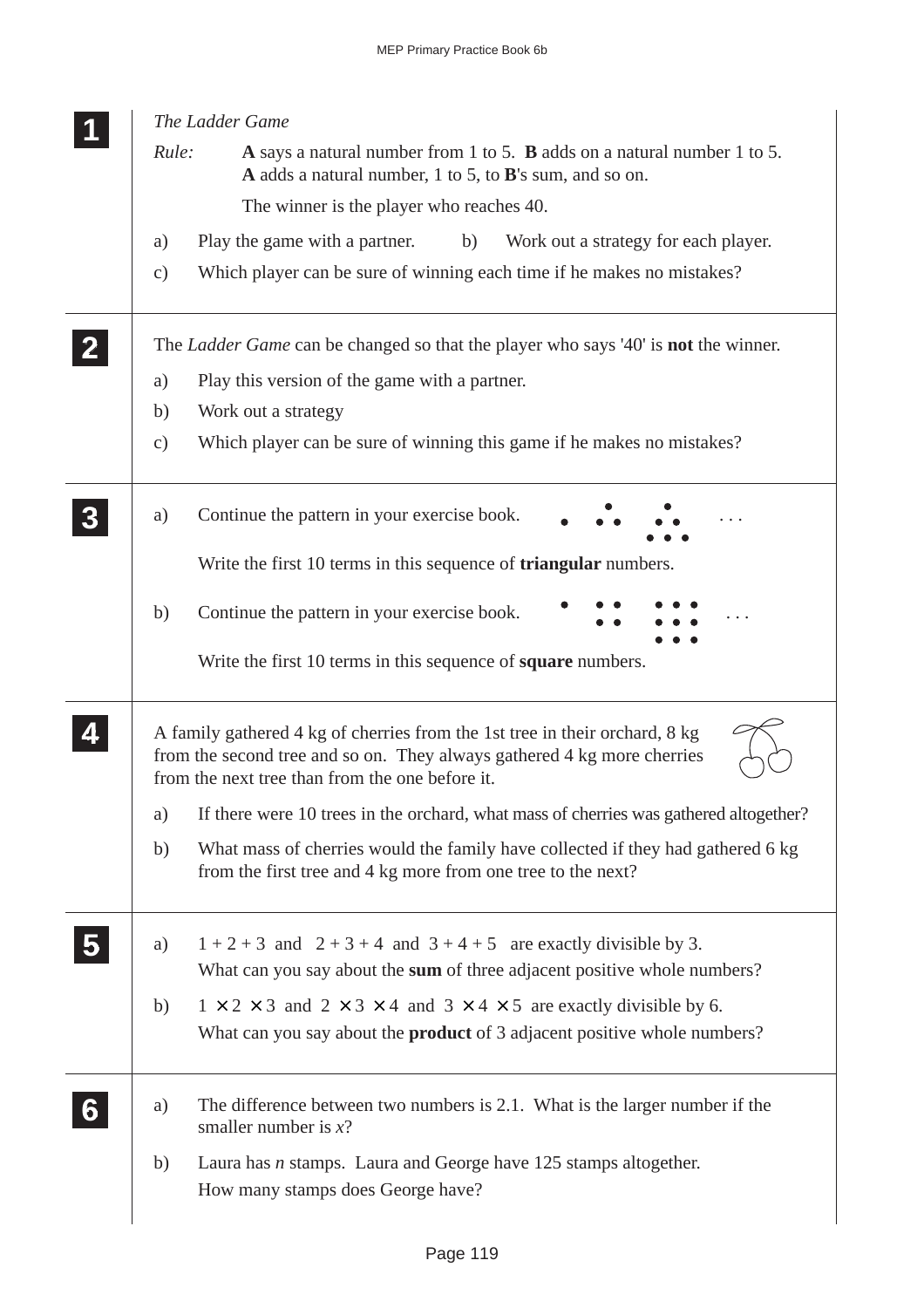|               | In a box of mixed fruit jellies, there are 60 sweets altogether.<br>There are blackcurrant, lemon, orange and strawberry flavours in the ratio of $6:3:4:2$ .        |
|---------------|----------------------------------------------------------------------------------------------------------------------------------------------------------------------|
| a)            | If you took out a sweet with your eyes closed, what is the probability that the<br>sweet will be:                                                                    |
|               | strawberry iii)<br>neither lemon nor strawberry<br>$\overline{ii}$ )<br>$\mathbf{i}$<br>lemon                                                                        |
|               | not blackcurrant<br>orange or lemon<br>banana?<br>iv)<br>V)<br>$\rm vi)$                                                                                             |
| b)            | What is the least number of sweets you must take out of the bag with your eyes<br>closed to be <b>certain</b> of getting a lemon jelly?                              |
|               | Practice calculation.                                                                                                                                                |
|               | a) $\frac{3}{7} + \frac{3}{4} =$ b) $\frac{5}{8} + \frac{7}{8} =$ c) $\frac{7}{11} + \frac{1}{2} =$ d) $\frac{4}{9} + \frac{9}{13} =$                                |
|               | e) $\frac{5}{6} \times \frac{1}{6} =$ f) $\frac{11}{12} \times \frac{7}{11} =$ g) $\frac{15}{24} \times \frac{6}{55} =$ h) $\frac{11}{52} \times \frac{4}{13} =$     |
|               | Do the calculations in your exercise book.                                                                                                                           |
| a)            | $9815 + 27082 + 90437 + 8455$<br>$\overline{ii}$<br>$541.3 + 8325.6 + 1057.01 + 954$<br>$\mathbf{i}$                                                                 |
| b)            | 83 506 - 63 049 ii) $5421.19 - 2745.2$ iii) $5\frac{2}{5} - 3.8$<br>i)                                                                                               |
| $\mathbf{c})$ | 431 <sup>2</sup> iii) 2073.4 × 2.07 iv) $7\frac{7}{8}$ × 0.25<br>$3065 \times 27$ ii)<br>$\mathbf{i}$                                                                |
| $\mathbf{d}$  | iii) $10\frac{1}{5} \div \frac{17}{25}$<br>$6259 \div 23$ ii) $3759.29 \div 5.3$<br>i)                                                                               |
|               | These are the probabilities for certain outcomes when drawing a card from a normal<br>pack of 52 cards. Write a question to match each probability.                  |
| a)            | c) $\frac{1}{2}$ d) $\frac{13}{26}$<br>h) $\frac{5}{13}$ i) $\frac{8}{13}$<br>$\frac{3}{13}$<br>$\binom{b}{g}$<br>$\frac{1}{13}$<br>$\frac{15}{26}$<br>$\frac{1}{4}$ |
| f)            | $e$ )<br>$i$ )<br>$\frac{3}{52}$<br>$\frac{1}{26}$<br>$\overline{0}$                                                                                                 |
|               | Solve the problems.                                                                                                                                                  |
| a)            | The sum of two numbers is 8.3 and their difference is 1.1. What are the 2 numbers?                                                                                   |
| b)            | I thought of a 3-digit number. Both the number and the <b>square root</b> of the<br>number are 1 more than a whole 10. What could my number be?                      |
| $\mathbf{c})$ | Adam has 20 more CDs than Caroline. David has 15 fewer CDs than Belinda.<br>Caroline and David together have the same number of CDs as Belinda.                      |
|               | If David has 8 CDs, how many CDs does each person have?                                                                                                              |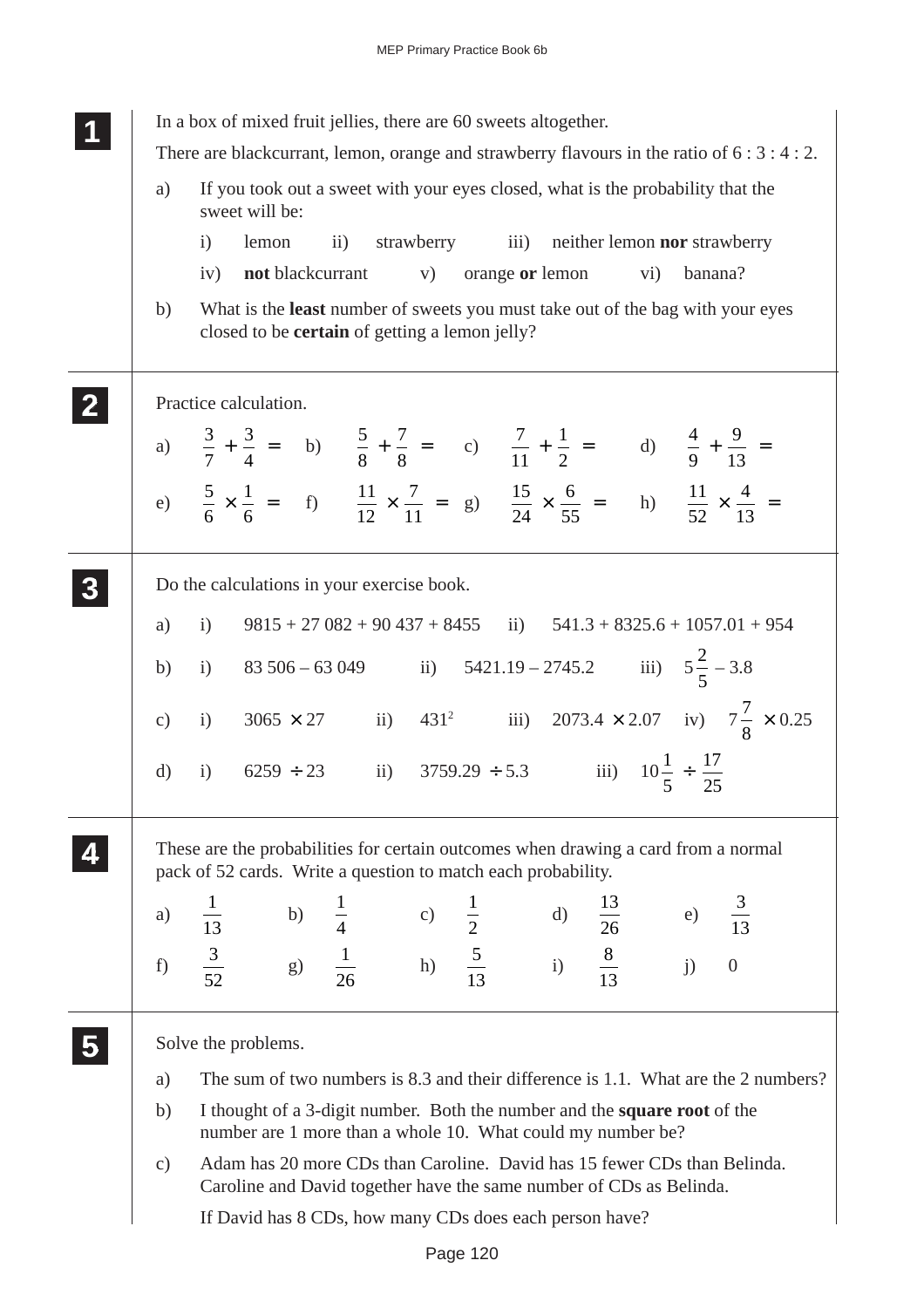| Write 4 numbers which have exactly 2 factors.<br>a)<br>Write a number which has exactly one factor.<br>b)<br>Write 3 numbers which have exactly 3 factors.<br>$\mathbf{c})$<br>Write 3 numbers which have exactly 4 factors.<br>$\rm d)$<br>Simplify these fractions.<br>$\frac{42}{60}$ =<br>b) $\frac{36}{48}$ =<br>c) $\frac{56}{40}$ =<br>$\mathbf{d}$<br>a)<br>56<br>Decide whether the sum is exactly divisible by 3, then do the calculation.<br>$(36 + 18 + 27 + 45) \div 3 =$<br>a)<br>$(36+14+66+19) \div 3 =$<br>b)<br>$(45 + 73 + 46 + 90) \div 3 =$<br>$\mathcal{C}$ )<br>Decide whether the sum is exactly divisible by 4, then do the calculation.<br>$(33 + 41 + 62 + 240) \div 4 =$<br>a)<br>$(44+60+20+12) \div 4 =$<br>b)<br>$(26 + 27 + 28 + 29) \div 4 =$<br>$\mathbf{c})$<br>Decide whether the difference is exactly divisible by 5, then do the calculation.<br>$(75-40) \div 5 =$<br>b) $(78-43) \div 5 =$<br>a)<br>d) $(36-14) \div 5 =$<br>f) $(90-36) \div 5 =$<br>c) $(82-35) \div 5 =$<br>e) $(54-26) \div 5 =$<br>$(35+4$ + 28) ÷ 7<br>Which digit could be written in the box so that the sum inside the brackets:<br>is exactly divisible by 7<br>b) gives a remainder of 3 when divided by 7<br>a)<br>gives a remainder of 6 when divided by 7?<br>c)<br><b>Simplify</b> the fractions in your exercise book. Check that you are correct.<br>a) $\frac{4+6+8}{2}$ b) $\frac{4\times6\times8}{2}$ c) $\frac{10+25+55}{5}$ d) $\frac{10\times25\times55}{5}$ | The base set is the set of positive, whole numbers. |  |
|----------------------------------------------------------------------------------------------------------------------------------------------------------------------------------------------------------------------------------------------------------------------------------------------------------------------------------------------------------------------------------------------------------------------------------------------------------------------------------------------------------------------------------------------------------------------------------------------------------------------------------------------------------------------------------------------------------------------------------------------------------------------------------------------------------------------------------------------------------------------------------------------------------------------------------------------------------------------------------------------------------------------------------------------------------------------------------------------------------------------------------------------------------------------------------------------------------------------------------------------------------------------------------------------------------------------------------------------------------------------------------------------------------------------------------------------------------------------------------------------|-----------------------------------------------------|--|
|                                                                                                                                                                                                                                                                                                                                                                                                                                                                                                                                                                                                                                                                                                                                                                                                                                                                                                                                                                                                                                                                                                                                                                                                                                                                                                                                                                                                                                                                                              |                                                     |  |
|                                                                                                                                                                                                                                                                                                                                                                                                                                                                                                                                                                                                                                                                                                                                                                                                                                                                                                                                                                                                                                                                                                                                                                                                                                                                                                                                                                                                                                                                                              |                                                     |  |
|                                                                                                                                                                                                                                                                                                                                                                                                                                                                                                                                                                                                                                                                                                                                                                                                                                                                                                                                                                                                                                                                                                                                                                                                                                                                                                                                                                                                                                                                                              |                                                     |  |
|                                                                                                                                                                                                                                                                                                                                                                                                                                                                                                                                                                                                                                                                                                                                                                                                                                                                                                                                                                                                                                                                                                                                                                                                                                                                                                                                                                                                                                                                                              |                                                     |  |
|                                                                                                                                                                                                                                                                                                                                                                                                                                                                                                                                                                                                                                                                                                                                                                                                                                                                                                                                                                                                                                                                                                                                                                                                                                                                                                                                                                                                                                                                                              |                                                     |  |
|                                                                                                                                                                                                                                                                                                                                                                                                                                                                                                                                                                                                                                                                                                                                                                                                                                                                                                                                                                                                                                                                                                                                                                                                                                                                                                                                                                                                                                                                                              |                                                     |  |
|                                                                                                                                                                                                                                                                                                                                                                                                                                                                                                                                                                                                                                                                                                                                                                                                                                                                                                                                                                                                                                                                                                                                                                                                                                                                                                                                                                                                                                                                                              |                                                     |  |
|                                                                                                                                                                                                                                                                                                                                                                                                                                                                                                                                                                                                                                                                                                                                                                                                                                                                                                                                                                                                                                                                                                                                                                                                                                                                                                                                                                                                                                                                                              |                                                     |  |
|                                                                                                                                                                                                                                                                                                                                                                                                                                                                                                                                                                                                                                                                                                                                                                                                                                                                                                                                                                                                                                                                                                                                                                                                                                                                                                                                                                                                                                                                                              |                                                     |  |
|                                                                                                                                                                                                                                                                                                                                                                                                                                                                                                                                                                                                                                                                                                                                                                                                                                                                                                                                                                                                                                                                                                                                                                                                                                                                                                                                                                                                                                                                                              |                                                     |  |
|                                                                                                                                                                                                                                                                                                                                                                                                                                                                                                                                                                                                                                                                                                                                                                                                                                                                                                                                                                                                                                                                                                                                                                                                                                                                                                                                                                                                                                                                                              |                                                     |  |
|                                                                                                                                                                                                                                                                                                                                                                                                                                                                                                                                                                                                                                                                                                                                                                                                                                                                                                                                                                                                                                                                                                                                                                                                                                                                                                                                                                                                                                                                                              |                                                     |  |
|                                                                                                                                                                                                                                                                                                                                                                                                                                                                                                                                                                                                                                                                                                                                                                                                                                                                                                                                                                                                                                                                                                                                                                                                                                                                                                                                                                                                                                                                                              |                                                     |  |
|                                                                                                                                                                                                                                                                                                                                                                                                                                                                                                                                                                                                                                                                                                                                                                                                                                                                                                                                                                                                                                                                                                                                                                                                                                                                                                                                                                                                                                                                                              |                                                     |  |
|                                                                                                                                                                                                                                                                                                                                                                                                                                                                                                                                                                                                                                                                                                                                                                                                                                                                                                                                                                                                                                                                                                                                                                                                                                                                                                                                                                                                                                                                                              |                                                     |  |
|                                                                                                                                                                                                                                                                                                                                                                                                                                                                                                                                                                                                                                                                                                                                                                                                                                                                                                                                                                                                                                                                                                                                                                                                                                                                                                                                                                                                                                                                                              |                                                     |  |
|                                                                                                                                                                                                                                                                                                                                                                                                                                                                                                                                                                                                                                                                                                                                                                                                                                                                                                                                                                                                                                                                                                                                                                                                                                                                                                                                                                                                                                                                                              |                                                     |  |
|                                                                                                                                                                                                                                                                                                                                                                                                                                                                                                                                                                                                                                                                                                                                                                                                                                                                                                                                                                                                                                                                                                                                                                                                                                                                                                                                                                                                                                                                                              |                                                     |  |
|                                                                                                                                                                                                                                                                                                                                                                                                                                                                                                                                                                                                                                                                                                                                                                                                                                                                                                                                                                                                                                                                                                                                                                                                                                                                                                                                                                                                                                                                                              |                                                     |  |
|                                                                                                                                                                                                                                                                                                                                                                                                                                                                                                                                                                                                                                                                                                                                                                                                                                                                                                                                                                                                                                                                                                                                                                                                                                                                                                                                                                                                                                                                                              |                                                     |  |
|                                                                                                                                                                                                                                                                                                                                                                                                                                                                                                                                                                                                                                                                                                                                                                                                                                                                                                                                                                                                                                                                                                                                                                                                                                                                                                                                                                                                                                                                                              |                                                     |  |
|                                                                                                                                                                                                                                                                                                                                                                                                                                                                                                                                                                                                                                                                                                                                                                                                                                                                                                                                                                                                                                                                                                                                                                                                                                                                                                                                                                                                                                                                                              |                                                     |  |
|                                                                                                                                                                                                                                                                                                                                                                                                                                                                                                                                                                                                                                                                                                                                                                                                                                                                                                                                                                                                                                                                                                                                                                                                                                                                                                                                                                                                                                                                                              |                                                     |  |
|                                                                                                                                                                                                                                                                                                                                                                                                                                                                                                                                                                                                                                                                                                                                                                                                                                                                                                                                                                                                                                                                                                                                                                                                                                                                                                                                                                                                                                                                                              |                                                     |  |
|                                                                                                                                                                                                                                                                                                                                                                                                                                                                                                                                                                                                                                                                                                                                                                                                                                                                                                                                                                                                                                                                                                                                                                                                                                                                                                                                                                                                                                                                                              |                                                     |  |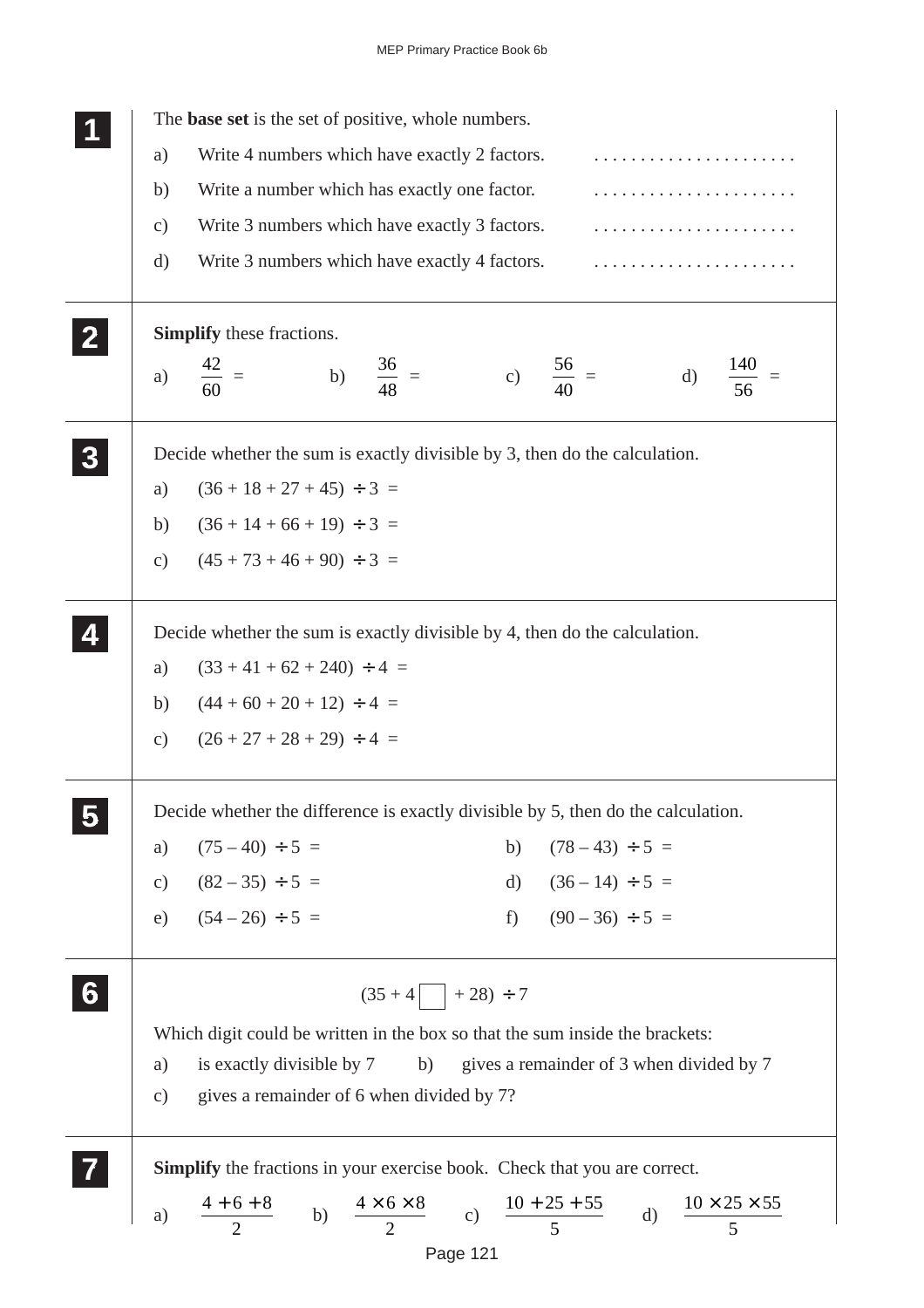|                         |               |                           |    |            |               | Write five 3-digit numbers which are exactly divisible by:                                    |
|-------------------------|---------------|---------------------------|----|------------|---------------|-----------------------------------------------------------------------------------------------|
|                         | a)            | $\overline{2}$            | b) | 5          | $\mathbf{c})$ | 10.                                                                                           |
| $\mathbf{2}$            |               |                           |    |            |               | Write five 4-digit numbers which are exactly divisible by:                                    |
|                         | a)            | $\overline{4}$            | b) | 25         | $\mathbf{c})$ | 100.                                                                                          |
| 3                       |               |                           |    |            |               | Write four 5-digit numbers which are exactly divisible:                                       |
|                         | a)            | by 2 and by 5             |    |            | b)            | by 4 and by $25$ .                                                                            |
|                         |               | each term below it.       |    |            |               | Decide on the remainder <b>before</b> doing the calculation by writing the remainder for      |
|                         | a)            | $(45 + 63 + 18) \div 3 =$ |    |            |               | $(41 + 72 + 81) \div 3 =$<br>b)                                                               |
|                         | $\mathbf{c})$ | $(53 + 90 + 19) \div 3 =$ |    |            |               | $(1000 + 100 + 10 + 6) \div 3 =$<br>d)                                                        |
|                         | e)            | $(300 + 20 + 4) \div 3 =$ |    |            |               | $(4000 + 100 + 70 + 1) \div 3 =$<br>f                                                         |
| $\overline{\mathbf{5}}$ |               |                           |    |            |               | Write the remainder after dividing each number by 9.                                          |
|                         | a)            | 100                       |    | 200<br>b)  |               | 800<br>$\mathbf{d}$<br>900<br>$\mathbf{c})$                                                   |
|                         | e)            | 1000                      |    | 2000<br>f) |               | 6000<br>9000<br>h)<br>g)                                                                      |
|                         | $\mathbf{i}$  | 819                       |    | 7368<br>j) |               | k) 12 534<br>88 888<br>$\left( \right)$                                                       |
| 6                       |               | term below it.            |    |            |               | Decide on the remainder <b>before</b> doing the calculation by writing the remainder for each |
|                         | a)            | $(45 + 63 + 18) \div 9 =$ |    |            |               | $(41 + 72 + 81) \div 9 =$<br>b)                                                               |
|                         | $\mathbf{c})$ | $(53 + 90 + 19) \div 9 =$ |    |            |               | $(1000 + 100 + 10 + 6) \div 9 =$<br>$\mathbf{d}$                                              |
|                         | e)            | $(300 + 20 + 4) \div 9 =$ |    |            |               | $(4000 + 100 + 70 + 1) \div 9 =$<br>$f$ )                                                     |
|                         |               |                           |    |            |               | Write the remainder after dividing each number by 3.                                          |
|                         | a)            | 100                       |    | b)         | 200           | 800<br>$\mathbf{c})$                                                                          |
|                         | d)            | 900                       |    | e)         | 1000          | 2000<br>f)                                                                                    |
|                         | g)            | 6000                      |    | h)         | 9000          | 819<br>$\mathbf{i}$                                                                           |
|                         | j)            | 7368                      |    | $\bf k)$   | 12 5 3 4      | 88 888<br>$\left( \frac{1}{2} \right)$                                                        |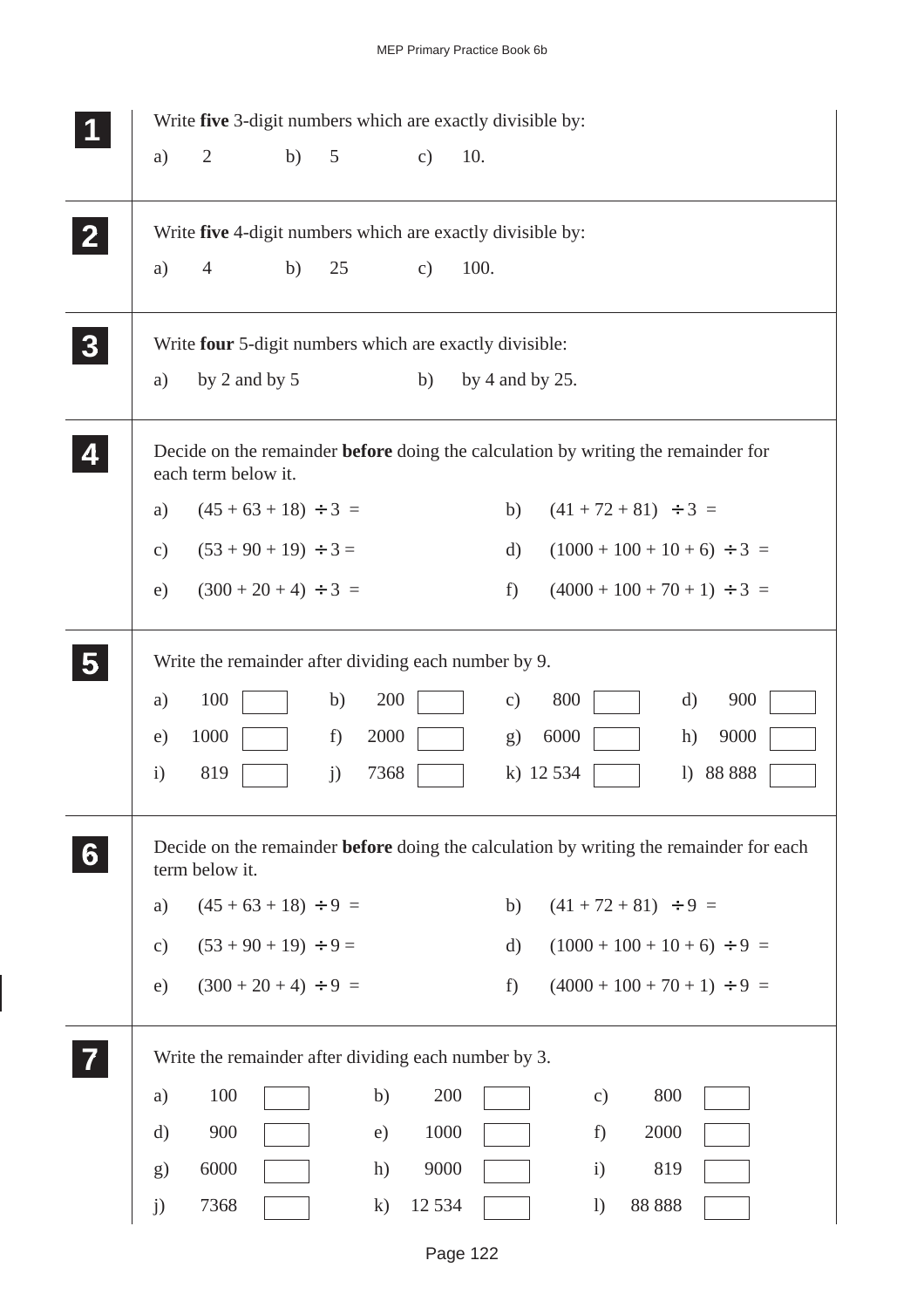|                         | a)<br>b)                  | MEP Primary Practice Book 6b<br>Write four 5-digit numbers which are exactly divisible by 9.<br><b>Increase</b> the numbers so that when the new numbers are divided by 9:                                                                                                                                                 |
|-------------------------|---------------------------|----------------------------------------------------------------------------------------------------------------------------------------------------------------------------------------------------------------------------------------------------------------------------------------------------------------------------|
|                         | c)                        | there is a remainder of 1<br>$\mathbf{ii}$<br>there is a remainder of 4.<br>$\mathbf{i}$<br>Decrease the original numbers so that when the new numbers are divided by 9<br>there is a remainder of 8.                                                                                                                      |
| $\overline{2}$          | a)<br>b)<br>$\mathbf{c})$ | Write four 4-digit numbers which are exactly divisible by 3.<br>Increase the numbers so that the new numbers are exactly divisible by 9.<br>Increase the original numbers so that when the new numbers are divided by 3:<br>there is a remainder of 1<br>there is a remainder of 2.<br>$\ddot{\text{ii}})$<br>$\mathbf{i}$ |
| $\overline{\mathbf{3}}$ | a)<br>b)                  | <b>CONTRACTOR</b><br>Circle the numbers which are divisible by 2 and also by 3.<br>23 4 61<br>72 534<br>183<br>5606<br>444<br>Calculate the remainder when each number is divided by 6.                                                                                                                                    |
| 4                       | a)                        | Write the natural<br>$150 \le n \le 170$<br>numbers from 150<br>to 170 in the Venn<br>Divisible by 3<br>Divisible by 4<br>diagram.                                                                                                                                                                                         |
|                         | b)                        | Complete this<br>sentence.<br>A natural number is divisible by 12 only if it is divisible by<br>and by                                                                                                                                                                                                                     |
|                         | a)                        | Write the natural<br>$150\leq n\leq 170$<br>Multiple of 6<br>Not a multiple of 6<br>numbers from 150<br>to 170 in the correct<br>Multiple of 4<br>place in the table.                                                                                                                                                      |
|                         | b)                        | Not a multiple of 4<br>Complete this<br>sentence.<br>If a natural number is divisible by 4 and by 6, then it is also divisible by                                                                                                                                                                                          |
| 6                       | a)<br>b)                  | Write a number which is exactly divisible by 7, 11 and 13.<br>Multiply 215 by 7, then multiply the product by 11, then multiply this product<br>by 13. Explain the result in your exercise book.                                                                                                                           |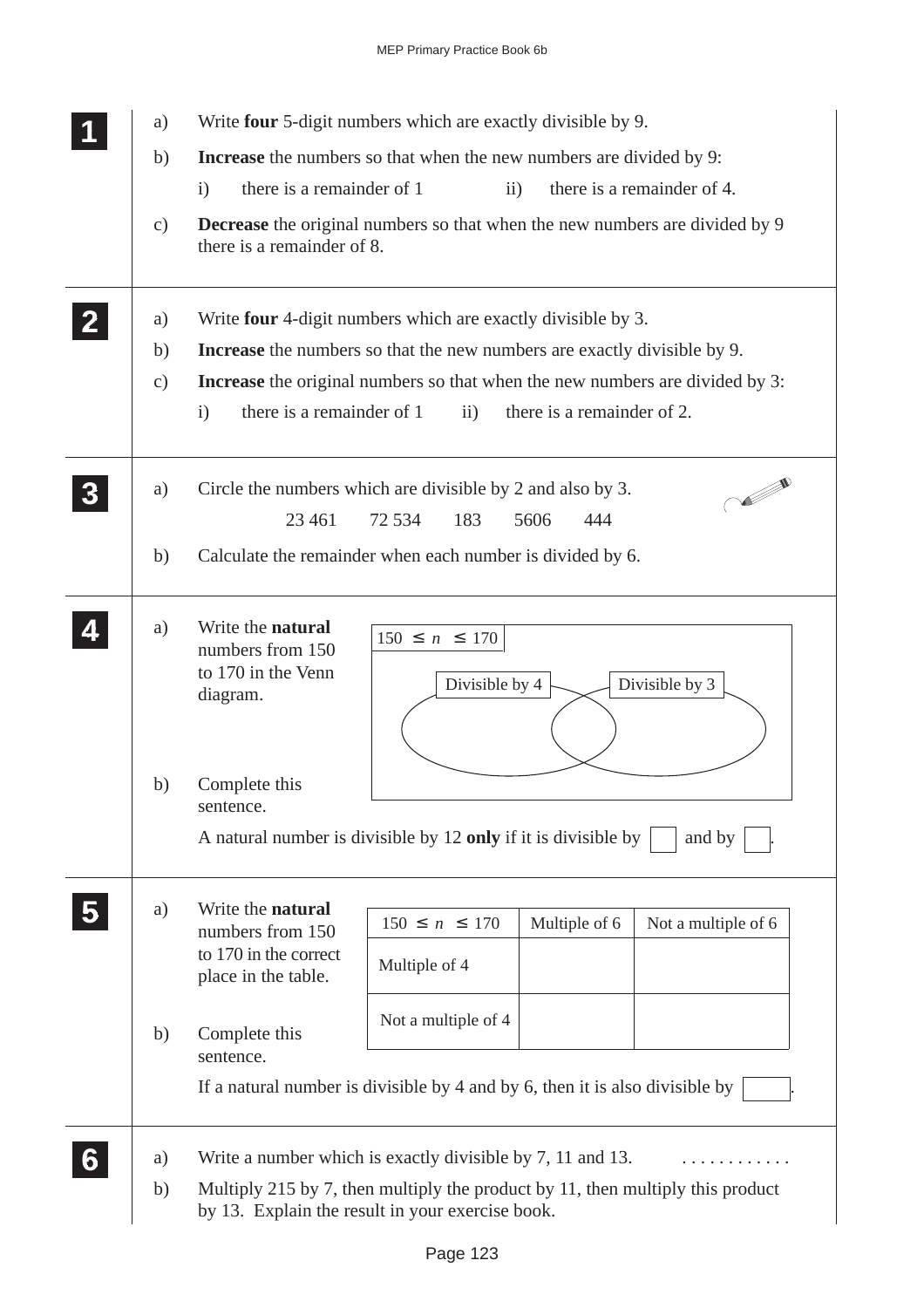|                  |       | b) one fifth of $\frac{3}{7}$ c) half of $2\frac{4}{5}$<br>Calculate: a) five times $3\frac{1}{4}$                                                        |
|------------------|-------|-----------------------------------------------------------------------------------------------------------------------------------------------------------|
| $\mathbf{2}$     |       | Write these fractions in decreasing order in your exercise book.                                                                                          |
|                  |       | $\frac{3}{4}$ , $\frac{8}{10}$ , $\frac{3}{6}$ , $\frac{75}{100}$ , $\frac{4}{5}$ , $\frac{11}{20}$                                                       |
| $\boldsymbol{3}$ |       | Practise calculation.                                                                                                                                     |
|                  |       | a) $1\frac{2}{5} + 2\frac{2}{3} + 3\frac{4}{5} - 4\frac{1}{2} =$                                                                                          |
|                  |       | b) $234 \times 0.34 =$                                                                                                                                    |
|                  |       | c) $\left(34\frac{3}{5}-12.4\right) \times 5=$                                                                                                            |
|                  |       | d) $\left(3\frac{1}{4}+2\frac{1}{2}\right)\times\frac{2}{5}=$                                                                                             |
|                  |       | e) $\left(7\frac{3}{4}+9\frac{4}{5}\right)\div\frac{3}{7}=$                                                                                               |
|                  | $f$ ) | $48.3 \div 1.5 =$                                                                                                                                         |
|                  |       | Write a plan, do the calculation, check it and write the answer in a sentence.                                                                            |
|                  | a)    | If an adult eats on average $\frac{7}{10}$ kg of bread each day, how much bread might be                                                                  |
|                  |       | eaten by a family of 6 adults in a week?                                                                                                                  |
|                  | b)    | A group of students decided to walk a distance of 24 km over 4 days.                                                                                      |
|                  |       | On the first day, they walked 6 and 2 fifths km, on the second day they walked<br>7 and 3 eighths km and on the third day they walked 5 and 3 quarter km. |
|                  |       | What distance did they still have to walk on the 4th day?                                                                                                 |
|                  | c)    | The income of a group of 6 friends over a period of 3 weeks was £4500 in the first<br>week, £3725.40 in the second week and £4105.50 in the third week.   |
|                  |       | What was the average income per person per week?                                                                                                          |
|                  | d)    | The Council has laid $12\frac{1}{2}$ km of a cycle track, which is $\frac{7}{8}$ of the planned length.                                                   |
|                  |       | What length will the cycle track be when it is completed?<br>$\mathbf{i}$                                                                                 |
|                  |       | Next year, the Council plans to extend the cycle track by $2\frac{1}{3}$ times the<br>$\rm ii)$                                                           |
|                  |       | original length. How long will the cycle track be then?                                                                                                   |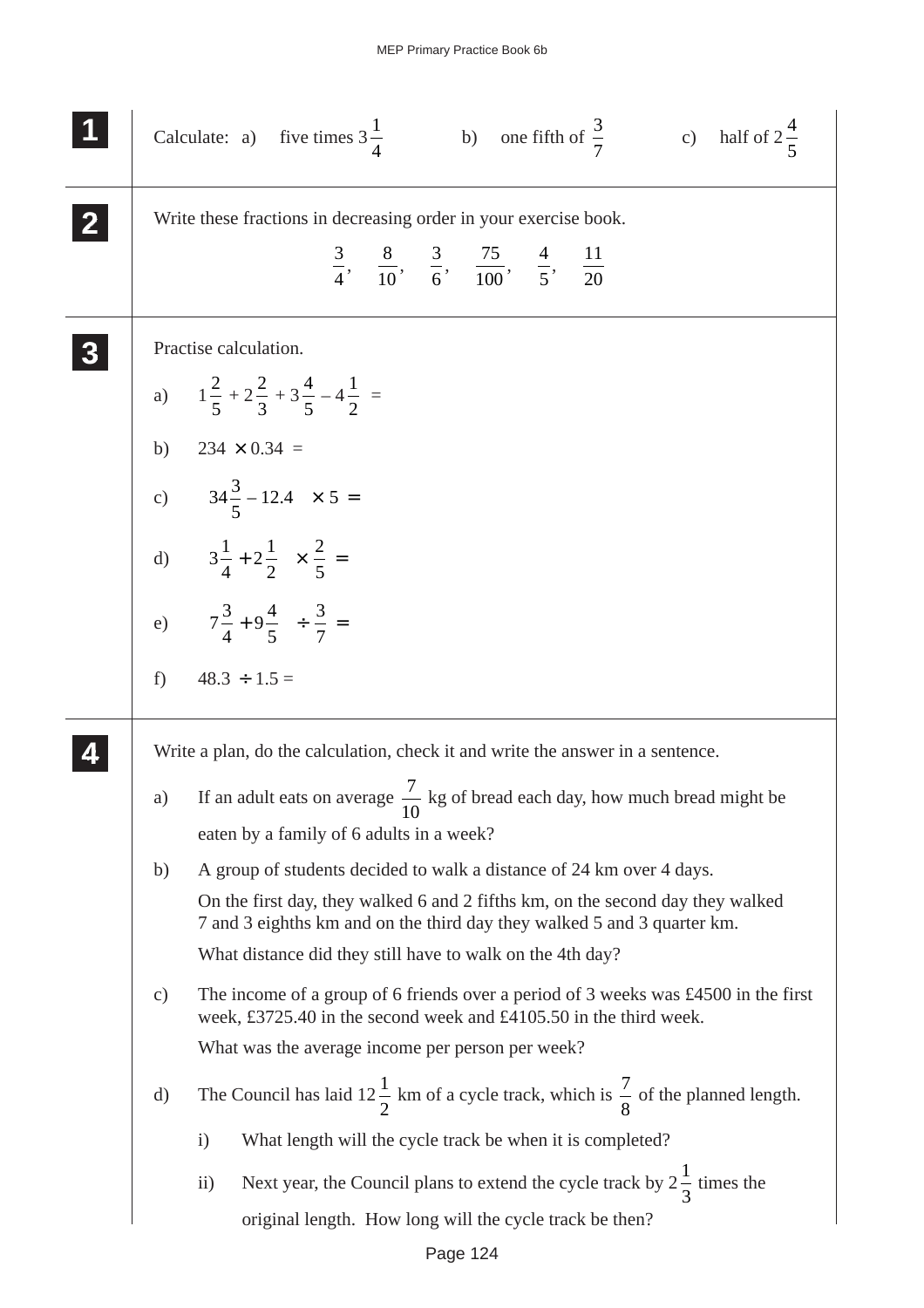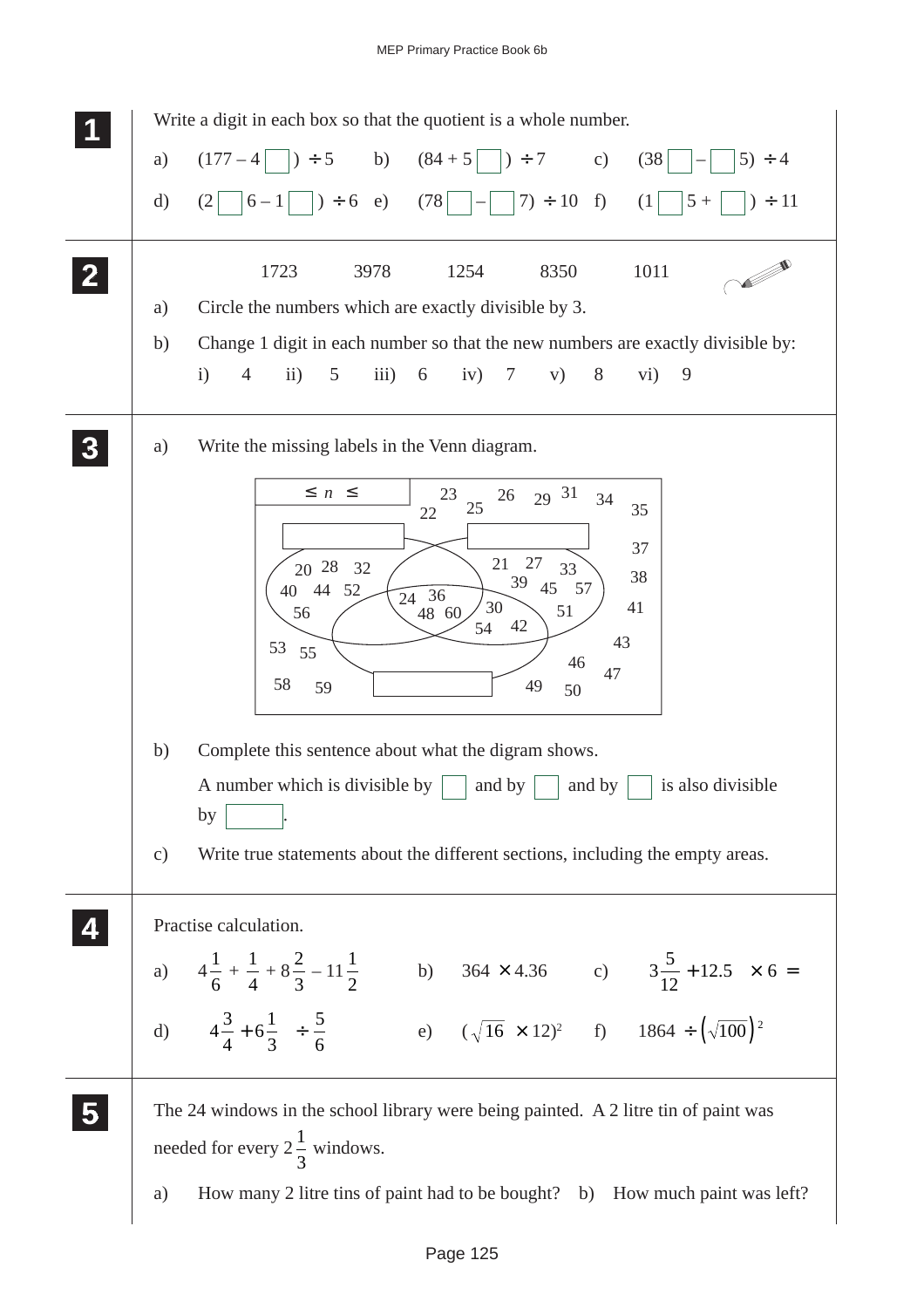| Write the quotient as a fraction and as a decimal in your exercise book.                                                                                                     |                                                            |                       |                                                                                                              |                      |      |                                                                                                   |  |
|------------------------------------------------------------------------------------------------------------------------------------------------------------------------------|------------------------------------------------------------|-----------------------|--------------------------------------------------------------------------------------------------------------|----------------------|------|---------------------------------------------------------------------------------------------------|--|
| i) $1 \div 2 =$<br>a)                                                                                                                                                        |                                                            | $\mathbf{ii}$         | $3 \div 6 =$                                                                                                 |                      | iii) | $479 \div 958 =$                                                                                  |  |
| i) $23 \div 4 =$<br>b)                                                                                                                                                       |                                                            |                       | ii) $34.5 \div 6 =$ iii) $1 \div 4 =$                                                                        |                      |      |                                                                                                   |  |
| c) i) $2 \div 5 =$ ii) $18 \div 5 =$ iii) $2.1 \div 5 =$                                                                                                                     |                                                            |                       |                                                                                                              |                      |      |                                                                                                   |  |
| d) i) $3 \div 16 =$                                                                                                                                                          |                                                            |                       | ii) $51 \div 20 =$ iii) $17 \div 80 =$                                                                       |                      |      |                                                                                                   |  |
| i) $2 \div 3 =$<br>e)                                                                                                                                                        |                                                            |                       | ii) $5 \div 7.5 =$ iii) $4 \div 9 =$                                                                         |                      |      |                                                                                                   |  |
| Convert the fractions to decimals in your exercise book.                                                                                                                     |                                                            |                       |                                                                                                              |                      |      |                                                                                                   |  |
| $\frac{43}{64}$ =<br>a)                                                                                                                                                      |                                                            | b) $\frac{89}{125}$ = |                                                                                                              | c) $\frac{74}{20}$ = |      |                                                                                                   |  |
| d) $\frac{5}{6}$ =<br>g) $\frac{2}{7}$ =                                                                                                                                     | e) $\frac{14}{30}$ =                                       |                       | f) $\frac{55}{36}$ =                                                                                         |                      |      |                                                                                                   |  |
|                                                                                                                                                                              | h) $\frac{20}{35}$ =                                       |                       |                                                                                                              | i) $\frac{4}{11}$ =  |      |                                                                                                   |  |
| had electricity. By 1960, about 92.5% of Hungarian villages had electricity and by<br>1963, $\frac{10}{10}$ had electricity.<br>a)<br>i) $1945$<br>b)<br>Hungarian villages. | How many villages had electricity in:<br>1960<br>$\rm ii)$ |                       | 1963?<br>$\overline{iii}$ )<br>Express the numbers in 1945 and in 1963 as percentages of the total number of |                      |      | At the end of the Second World War in 1945, about $\frac{11}{28}$ of the 3210 villages in Hungary |  |
| In a factory on a certain day, 63 products were found to be faulty. This was 3.5% of the<br>number of products made that day.<br>a)                                          | How many products were made that day?                      |                       |                                                                                                              |                      |      |                                                                                                   |  |
| b)                                                                                                                                                                           | How many products were <b>not</b> faulty?                  |                       |                                                                                                              |                      |      |                                                                                                   |  |
| c)<br>there to be in a year?                                                                                                                                                 |                                                            |                       |                                                                                                              |                      |      | If this was an average day, what percentage of faulty products would you expect                   |  |
| The length of an aluminium cuboid is 150 cm, which is 150% of its width.                                                                                                     |                                                            |                       |                                                                                                              |                      |      |                                                                                                   |  |
| The height of the cuboid is $\frac{3}{5}$ of its width.                                                                                                                      |                                                            |                       |                                                                                                              |                      |      |                                                                                                   |  |
| If the mass of $1 \text{ m}^3$ of aluminium is 2700 kg, what is the mass of the cuboid?                                                                                      |                                                            |                       |                                                                                                              |                      |      |                                                                                                   |  |
|                                                                                                                                                                              |                                                            |                       |                                                                                                              |                      |      |                                                                                                   |  |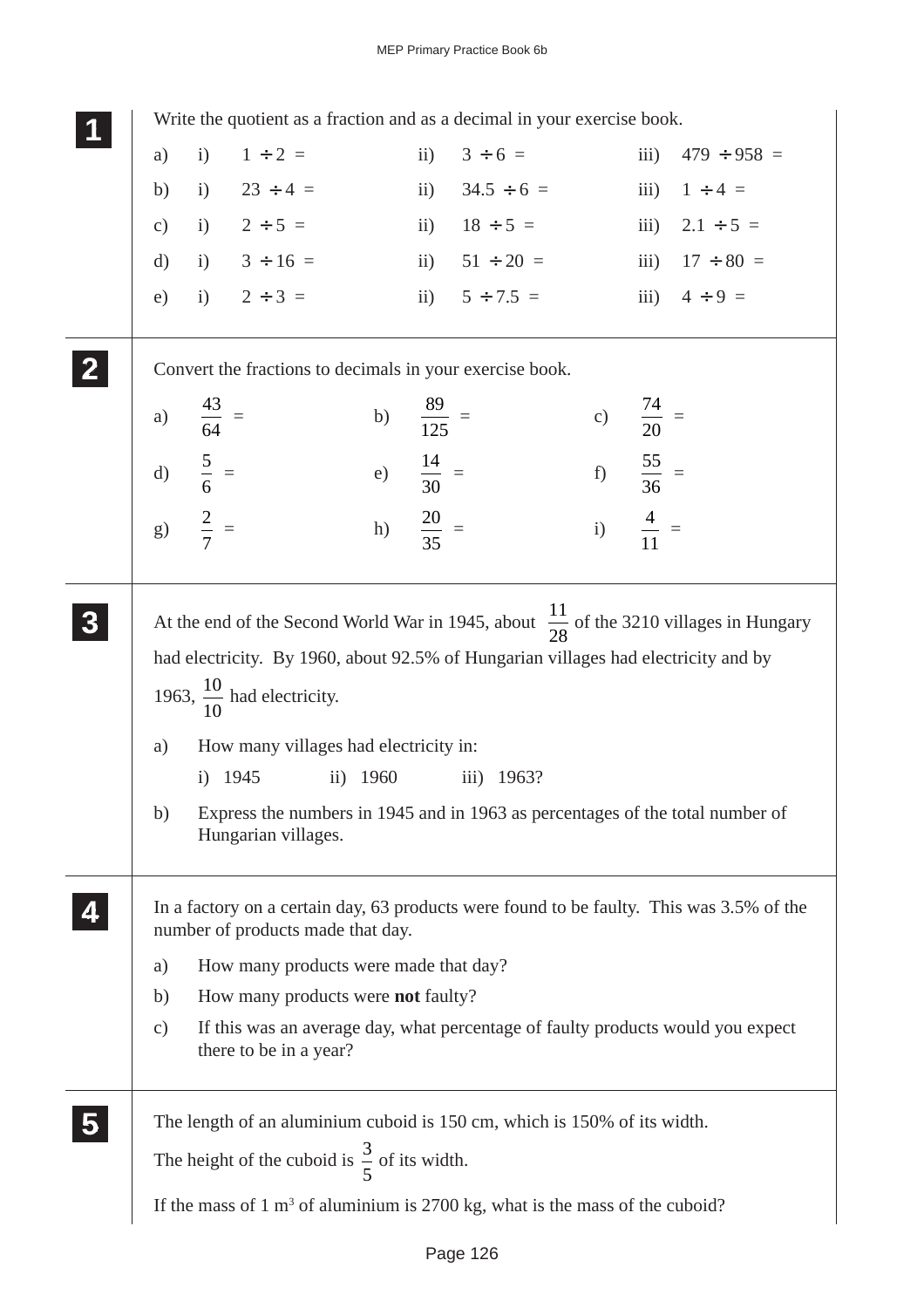|                 | Write the numbers in increasing order.                                                                                                                                 |
|-----------------|------------------------------------------------------------------------------------------------------------------------------------------------------------------------|
|                 | a) 0.8, $\frac{2}{3}$ , -0.9, $\frac{1}{2}$ , $\frac{4}{5}$ , $-\frac{3}{5}$ b) $2\frac{4}{5}$ , $\frac{3}{4}$ , $-\frac{1}{2}$ , $\frac{4}{6}$ , $-\frac{3}{2}$       |
| a)              | Round 7812 529 to the nearest:                                                                                                                                         |
|                 | 1000<br>1 000 000.<br>i) 10<br>100<br>$\overline{iii}$ )<br>iv)<br>$\rm ii)$                                                                                           |
| b)              | Round 5.465 to the nearest:                                                                                                                                            |
|                 | hundredth.<br>$\mathbf{i}$<br>unit<br>$\rm ii)$<br>$\overline{iii}$<br>tenth                                                                                           |
|                 | Solve the equations.                                                                                                                                                   |
| a)              | b) $b + \frac{2}{7} = 1\frac{4}{5}$<br>c) $c - 8.02 = 3.8$<br>$2.75 + a = 7.1$                                                                                         |
|                 | d) $5-d = 3\frac{5}{8}$<br>e) $7.2 \times e = 36$ f) $f \div 4.2 = 10.5$                                                                                               |
|                 | g) $\frac{4}{3} \div g = \frac{2}{5}$<br>h) $\frac{5}{6} \div h = 0$<br>i) $\frac{72}{4} = 1.2$                                                                        |
| a)              | James had a 6.25 m length of wire. He used 125 cm one day, then he used 1.6 m<br>on the next day, then $2\frac{1}{2}$ m on the day after that. How much wire was left? |
| b)              | The sides of a rectangular park are 800 m and $1\frac{1}{4}$ km long.<br>What is: i) the perimeter of the park ii) the area of the park?                               |
| $\mathcal{C}$ ) | Calum has 45 stamps. Vanessa has $\frac{8}{9}$ of that number and George has 120% of<br>that number. How many stamps do Vanessa and George each have?                  |
| a)              | A box of sugar lumps weighs 650 g and each lump of sugar weighs 2 g.<br>If 6 sugar lumps were eaten:                                                                   |
|                 | what mass of sugar was left<br>how many lumps were left?<br>$\mathbf{ii}$<br>$\mathbf{i}$                                                                              |
| b)              | The sugar content in a jar of honey is 83%. How much sugar is there in 45 kg<br>of honey?                                                                              |
| $\mathbf{c})$   | The weight of $1 \text{ cm}^3$ of steel is 300% of the weight of $1 \text{ cm}^3$ of aluminium.                                                                        |
|                 | What is the ratio of the weight of a 25 cm <sup>3</sup> aluminium cuboid and that<br>$\mathbf{i}$<br>of a 25 cm <sup>3</sup> steel cuboid?                             |
|                 | What is the <b>mass</b> of the aluminium cuboid if the steel cuboid's is $202.5$ g?<br>$\rm ii)$                                                                       |
|                 | How many grams is $1 \text{ cm}^3$ of steel?<br>$\overline{111}$ )                                                                                                     |
|                 | How many grams is $1 \text{ cm}^3$ of aluminium?<br>iv)                                                                                                                |
|                 |                                                                                                                                                                        |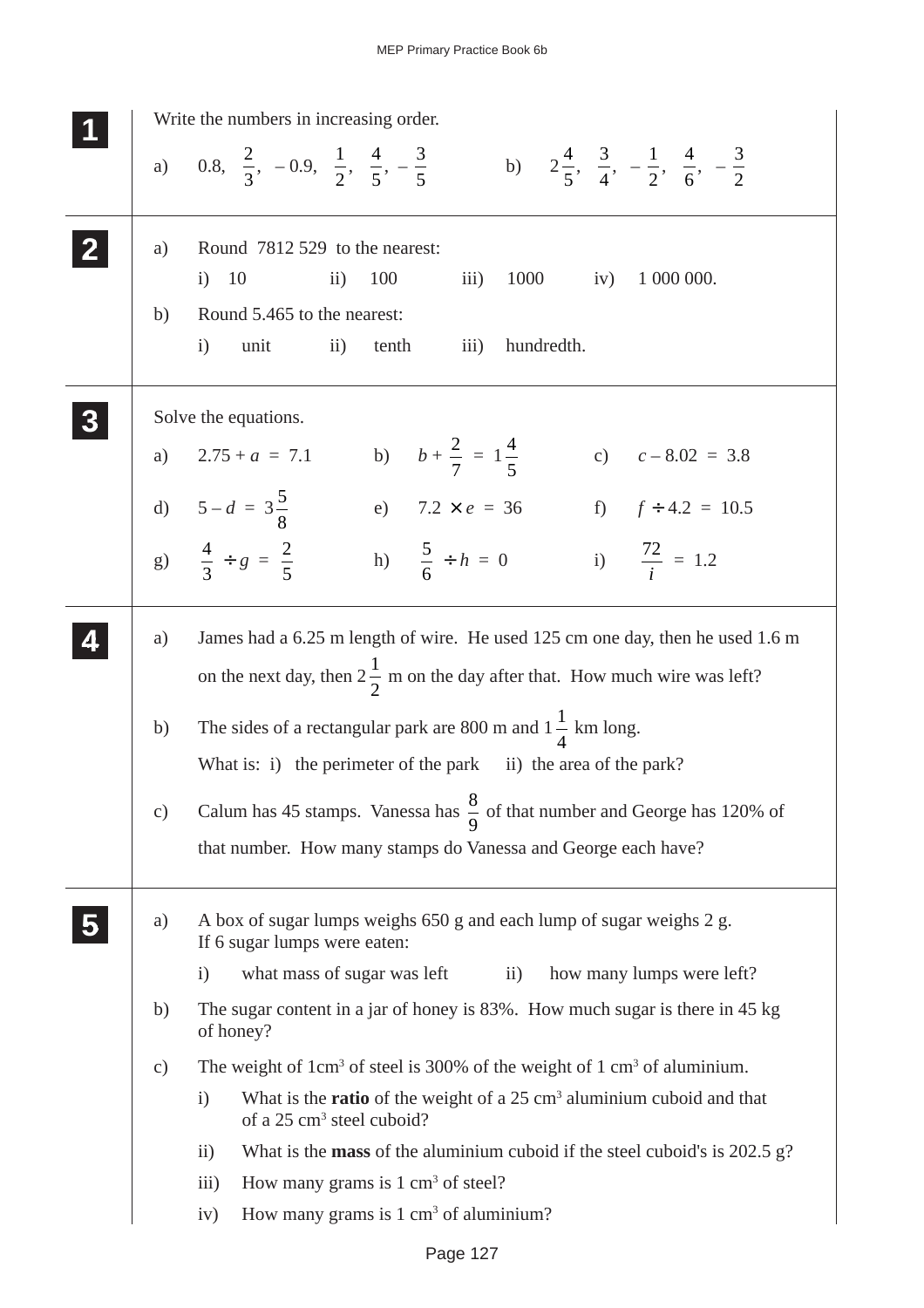|              | 84% of an apple is water.                                                                                                                                                                                                                                                                                                                                                                                              |
|--------------|------------------------------------------------------------------------------------------------------------------------------------------------------------------------------------------------------------------------------------------------------------------------------------------------------------------------------------------------------------------------------------------------------------------------|
|              | How much water is in these quantities of apples?<br>a)                                                                                                                                                                                                                                                                                                                                                                 |
|              | 1 kg ii) 2 kg iii) 5 kg iv) $3\frac{1}{2}$ kg v) 0.4 kg<br>i)                                                                                                                                                                                                                                                                                                                                                          |
|              | What amount of apples contains these quantities of water?<br>b)                                                                                                                                                                                                                                                                                                                                                        |
|              | $420 g$ ii) $2.52 kg$<br>i)                                                                                                                                                                                                                                                                                                                                                                                            |
|              |                                                                                                                                                                                                                                                                                                                                                                                                                        |
| $\mathbf{Z}$ | Two fifths of a garden had already been landscaped. Five gardeners were employed to<br>complete the job. If they shared the remaining work equally, what part of the whole<br>garden were they each responsible for?                                                                                                                                                                                                   |
|              | Charlie spent his time between 2 o'clock and 6 o'clock in the afternoon doing different<br>things. He went shopping for $\frac{2}{5}$ of the time, played with a friend for $\frac{1}{4}$ of the time                                                                                                                                                                                                                  |
|              | and read a book for $\frac{1}{6}$ of the time.                                                                                                                                                                                                                                                                                                                                                                         |
|              | What part of the time did Charlie spend doing other activities?<br>a)                                                                                                                                                                                                                                                                                                                                                  |
|              | How many minutes did Charlie spend on other activities?<br>b)                                                                                                                                                                                                                                                                                                                                                          |
|              | When experiments in television broadcasting first began in 1923, scientists could only<br>transmit images across a distance of 2.5 metres.                                                                                                                                                                                                                                                                             |
|              | Some years later, a Hungarian engineer, Denes Mihaly, who was working in Berlin in<br>Germany, managed to transmit images across a distance of 1000 m.                                                                                                                                                                                                                                                                 |
|              | a) How many times more is $1000$ m than $2.5$ m?                                                                                                                                                                                                                                                                                                                                                                       |
|              | What percentage is $1000 \text{ m of } 2.5 \text{ m}$ ?<br>b)                                                                                                                                                                                                                                                                                                                                                          |
|              | Write their ratio with whole numbers.<br>$\mathbf{c})$                                                                                                                                                                                                                                                                                                                                                                 |
|              | Emma bought shares in the stock market for $\pounds100000$ but very soon their value began<br>to fall. To avoid losing too much money, she sold half of her shares at a 15% loss.<br>Two weeks later, the value of her shares rose again and reached a level which was 20%<br>more than the amount she had paid for them. She then sold the rest of her shares.<br>How much profit or loss did she make on the shares? |
| 6            | of Tom's money is the same as $\frac{3}{4}$ of Frank's money.<br>$rac{2}{5}$<br>Tom<br>Frank<br>If Frank has £220, how much does Tom have?<br>a)<br>£220<br>What ratio is: i) Tom's to Frank's money<br>Frank's to Tom's money?<br>b)<br>$\rm ii)$                                                                                                                                                                     |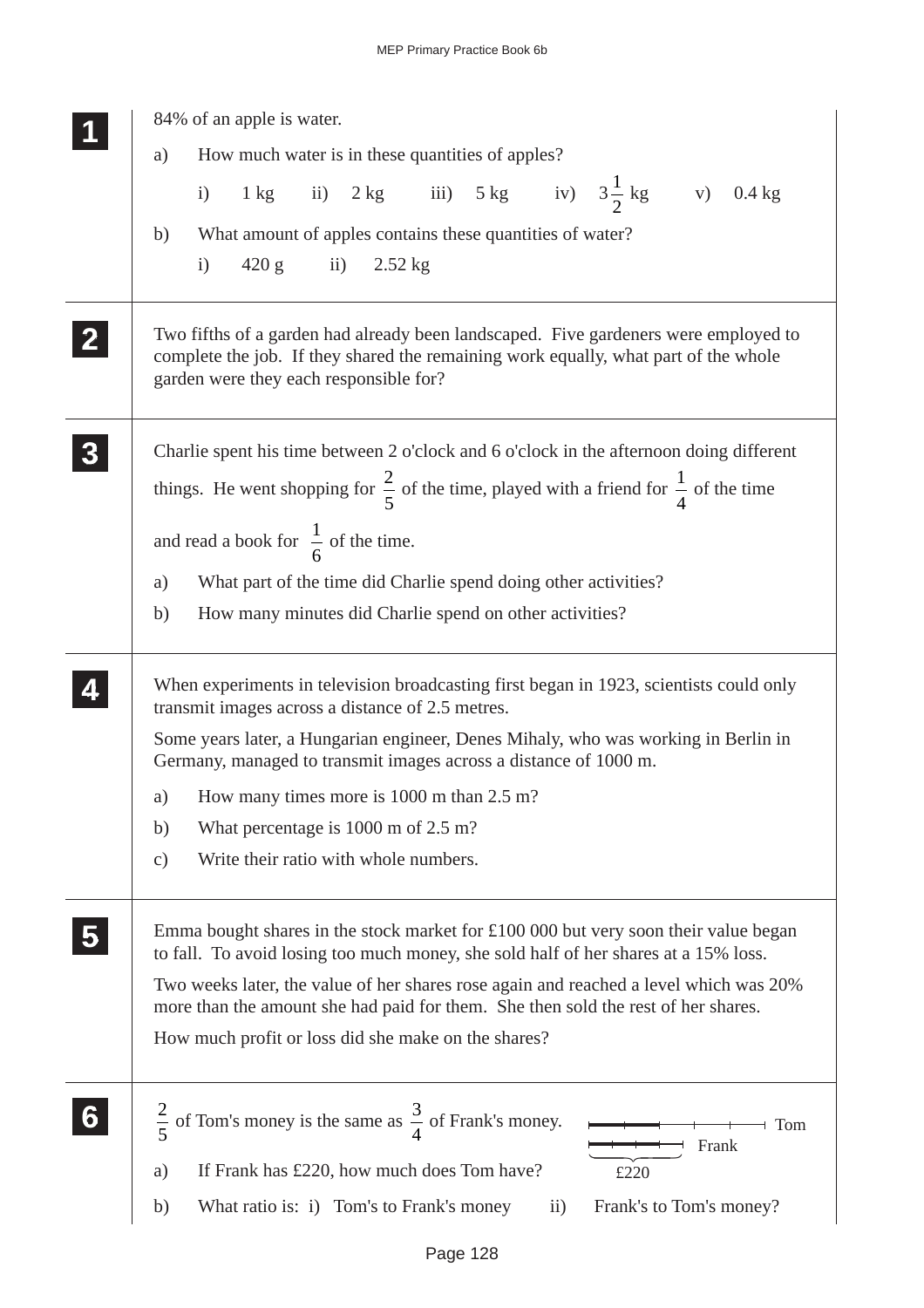| Do the multiplications.                                                                                                                                                                                      |
|--------------------------------------------------------------------------------------------------------------------------------------------------------------------------------------------------------------|
| a) $\frac{1}{7} \times \frac{2}{7} \times \frac{3}{7} \times \frac{4}{7} \times \frac{5}{7} \times \frac{6}{7} =$                                                                                            |
|                                                                                                                                                                                                              |
| b) $\frac{1}{2} \times \frac{2}{3} \times \frac{3}{4} \times \frac{4}{5} \times \frac{5}{6} \times \frac{6}{7} =$                                                                                            |
| c) $-\frac{4}{9} \times \frac{7}{8} \times \frac{3}{5} \times \left(-\frac{6}{7}\right) \times \left(-\frac{5}{6}\right) =$                                                                                  |
| Solve the equation then check your result.                                                                                                                                                                   |
| a) $\left(x + 1\frac{4}{5}\right) + 6 = 10$<br>$x =$                                                                                                                                                         |
| b) $2\frac{3}{5} \times y = \frac{13}{7}$<br>$y =$                                                                                                                                                           |
| c) $z \div 4 = 3\frac{1}{4}$<br>$z =$                                                                                                                                                                        |
| Calculate in your exercise book:                                                                                                                                                                             |
| $0.7 \text{ of } 415$ b)<br>1.43 of 19 c) 3% of 34.2<br>a)                                                                                                                                                   |
| 69% of 5500 e)<br>210% of 46.1<br>d)                                                                                                                                                                         |
| What is the number if:                                                                                                                                                                                       |
| $\frac{3}{10}$ of it is 28.5<br>b) 2.5 of it is $8260$<br>a)<br>c) $12\%$ of it is 58.2<br>10                                                                                                                |
| 99% of it is 346.5<br>250% of it is 8260?<br>$\rm d)$<br>e)                                                                                                                                                  |
| The lengths of the sides of a rectangle are 40 cm and 60 cm.                                                                                                                                                 |
| One of the sides of a second rectangle is 110% of one of the sides of the first rectangle.<br>The adjacent side of the second rectangle is 1.1 times as long as the adjacent side of the<br>first rectangle. |
| What percentage of the area of the first rectangle is the area of the second rectangle?                                                                                                                      |
| The perpendicular sides of a right-angled triangle are: $a = 10$ cm, $b = 6.2$ cm.                                                                                                                           |
| If we cut 20% off side <i>a</i> and shorten side <i>b</i> to $\frac{4}{5}$ of its length, a 2nd triangle is formed.                                                                                          |
| Calculate the area of both triangles.<br>a)                                                                                                                                                                  |
| What percentage of the area of the 1st triangle is the area of the 2nd triangle?<br>b)                                                                                                                       |
| What percentage smaller than the 1st triangle is the area of the 2nd triangle?<br>$\mathbf{c})$                                                                                                              |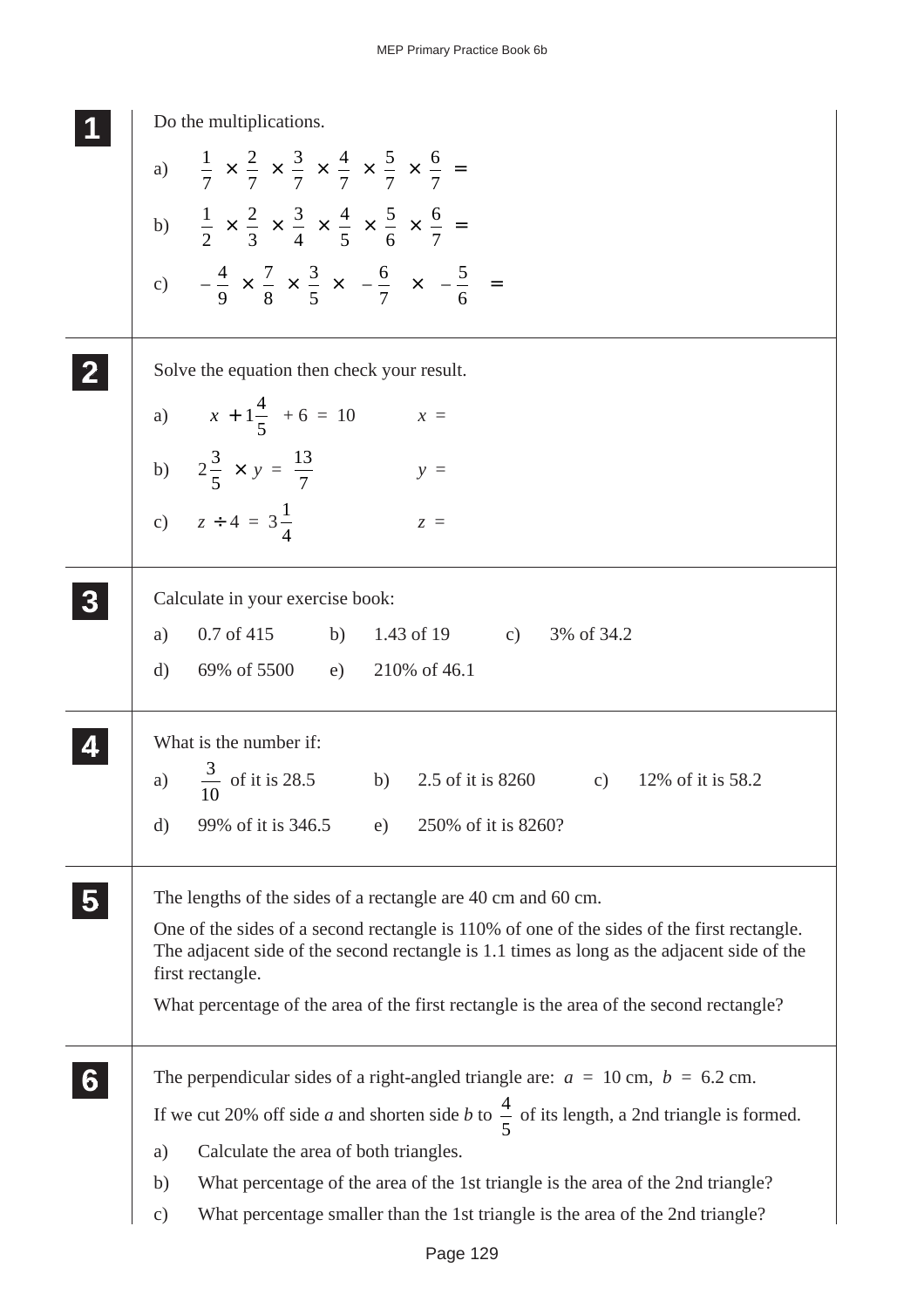|   |                | Write each decimal as a division of one-digit numbers.                                                                                                                                    |     |               |              |                       |                                                                                                            |             |                                               |                         |                                      |      |
|---|----------------|-------------------------------------------------------------------------------------------------------------------------------------------------------------------------------------------|-----|---------------|--------------|-----------------------|------------------------------------------------------------------------------------------------------------|-------------|-----------------------------------------------|-------------------------|--------------------------------------|------|
|   | a)             | 0.75                                                                                                                                                                                      | b)  | 1.6           |              | c)                    | $0.\dot{1}$                                                                                                | $\rm d$     | 1.8                                           | e)                      | $0.\dot{6}$                          |      |
|   | f              | 0.625                                                                                                                                                                                     | g)  | 2.5           |              | h)                    | 1.125                                                                                                      | i)          | 0.375                                         | j)                      | 0.16                                 |      |
|   | $2\frac{3}{4}$ | Colour the equal values in the same colour.<br>(0.333<br>$\frac{1}{3}$<br>$12\frac{1}{2}\%$                                                                                               | 25% | $\frac{4}{5}$ | $30\%$<br>3% | $\frac{1}{8}$<br>2.75 | (0.25)                                                                                                     | 0.8<br>275% | $rac{3}{10}$<br>$(33\frac{1}{3}\%)$<br>(0.03) | $\frac{1}{4}$           | $\frac{3}{100}$<br>$\widehat{0.125}$ | 80%  |
|   | a)             | Convert the decimals to fractions. Simplify where necessary.                                                                                                                              |     |               |              |                       |                                                                                                            |             |                                               |                         |                                      |      |
|   |                | $\mathbf{i}$<br>13.64                                                                                                                                                                     |     | $\mathbf{ii}$ | 9.015        |                       | $\overline{\text{iii}}$                                                                                    | 0.875       | iv) $0.\overline{7}$                          |                         | V)                                   | 5.55 |
|   | b)             | Convert the numbers to decimals.                                                                                                                                                          |     |               |              |                       |                                                                                                            |             |                                               |                         |                                      |      |
|   |                | i) $\frac{11}{25}$ ii) $1\frac{5}{8}$ iii) $\frac{19}{20}$ iv) $\frac{1}{6}$ v) $\frac{3}{11}$                                                                                            |     |               |              |                       |                                                                                                            |             |                                               |                         |                                      |      |
|   |                | Solve the equations.                                                                                                                                                                      |     |               |              |                       |                                                                                                            |             |                                               |                         |                                      |      |
|   |                |                                                                                                                                                                                           |     |               |              |                       |                                                                                                            |             |                                               |                         |                                      |      |
|   |                | a) $a + 3.26 = 8.2$ b) $b - \frac{3}{5} = 4\frac{6}{7}$ c) $0.91 - c = 1$<br>d) $\frac{2}{9} \times d = \frac{1}{27}$ e) $\frac{3}{4}$ of $e = e - 25$ f) $f \times 2.7 = \frac{27}{100}$ |     |               |              |                       |                                                                                                            |             |                                               |                         |                                      |      |
|   |                | g) $g \div 9 + 2 = \sqrt{49}$ h) $\frac{8}{15} \div h = 2 \div 5$ i) $6.3 \div i = \sqrt{81}$                                                                                             |     |               |              |                       |                                                                                                            |             |                                               |                         |                                      |      |
|   |                | What is the whole amount if:                                                                                                                                                              |     |               |              |                       |                                                                                                            |             |                                               |                         |                                      |      |
|   |                | a) $\frac{5}{8}$ is 26 km 350 m b) $\frac{4}{15}$ is 6.78 litres c) $\frac{11}{13}$ is £65 23 p                                                                                           |     |               |              |                       |                                                                                                            |             |                                               |                         |                                      |      |
|   | $\rm d)$       | $0.75$ is 4 kg 308 g e) $1.06$ is 7 h 4 min f)                                                                                                                                            |     |               |              |                       |                                                                                                            |             |                                               | its square root is 110? |                                      |      |
| 6 |                | Solve the problems in your exercise book.                                                                                                                                                 |     |               |              |                       |                                                                                                            |             |                                               |                         |                                      |      |
|   | a)             | The area of one square is 25% of the area of a second square. If the first square<br>has side 3 cm, what is the length of a side of the second square?                                    |     |               |              |                       |                                                                                                            |             |                                               |                         |                                      |      |
|   | b)             | The area of one triangle is 2 fifths of the area of a second triangle.<br>The second triangle has base 4.5 cm and height 3.2 cm.                                                          |     |               |              |                       |                                                                                                            |             |                                               |                         |                                      |      |
|   |                | $\mathbf{i}$<br>$\rm ii)$                                                                                                                                                                 |     |               |              |                       | What is the area of the second triangle?<br>What is the base of the first triangle if its height is 80 mm? |             |                                               |                         |                                      |      |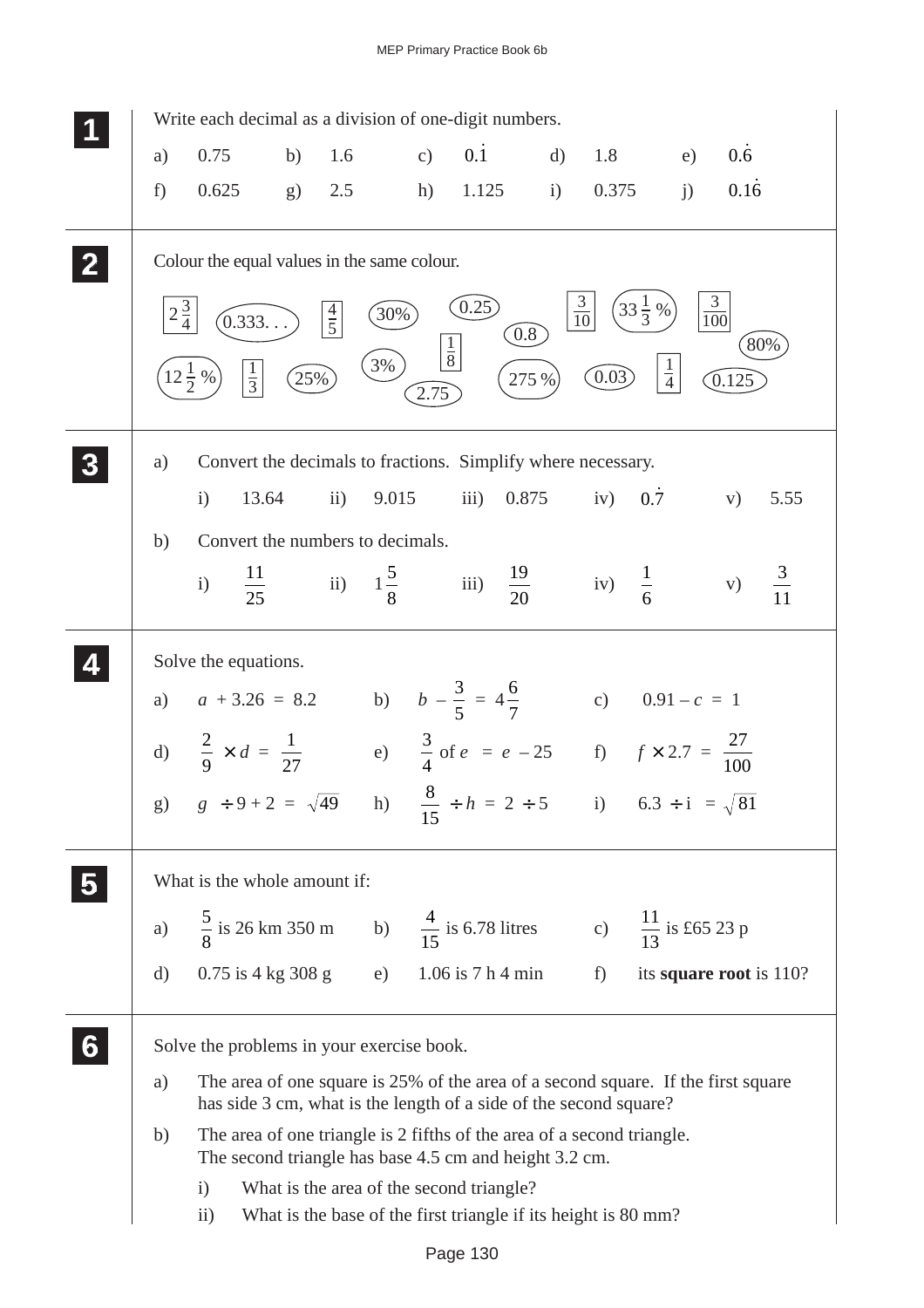| half of $3\frac{4}{5}$ b) one fifth of $\frac{7}{8}$ c) seven times $2\frac{3}{5}$ .<br>a)<br>A 1 metre metal tube weighs $\frac{9}{20}$ kg. What is the mass of <b>four</b> similar 7 metre tubes?<br>$\frac{5}{6}, \frac{4}{5}, \frac{7}{10}, \frac{2}{3}$<br>Convert these fractions to thirtieths:<br>a)<br>Write the fractions in increasing order.<br>b)<br>What is the sum of the fractions?<br>$\mathbf{c})$<br>Draw a rectangle which has sides 7 cm and 4 cm long.<br>a)<br>Draw its lines of symmetry.<br>b)<br>$\mathbf{i}$<br>Which plane shapes did you form by drawing these lines of symmetry?<br>$\overline{ii}$ )<br>How many times larger than the perimeter of one of the smaller shapes is the<br>$\mathbf{c})$<br>perimeter of the original rectangle?<br>How many times larger than the area of one of the smaller shapes is the area of<br>d)<br>the original rectangle?<br>Write:<br>two 4-digit natural numbers which are divisible by 2, 5 and 6.<br>a)<br>two 5-digit natural numbers which are divisible by 3, 4 and 25.<br>b)<br>$\frac{3}{5}, \frac{7}{10}, \frac{1}{2}, \frac{60}{100}, \frac{13}{20}, \frac{14}{20}$<br>$6 \overline{6}$<br>List these fractions in increasing order:<br>72 radishes are tied in equal bundles, with no radishes left over. How many radishes<br>could be in each bundle?<br>Draw a point, then draw two 3 cm segments from the point so that the angle they<br>a)<br>form is $60^\circ$ .<br>If each of the two segments is half of a diagonal of the same rectangle, construct<br>b)<br>the rectangle. | Calculate: |
|---------------------------------------------------------------------------------------------------------------------------------------------------------------------------------------------------------------------------------------------------------------------------------------------------------------------------------------------------------------------------------------------------------------------------------------------------------------------------------------------------------------------------------------------------------------------------------------------------------------------------------------------------------------------------------------------------------------------------------------------------------------------------------------------------------------------------------------------------------------------------------------------------------------------------------------------------------------------------------------------------------------------------------------------------------------------------------------------------------------------------------------------------------------------------------------------------------------------------------------------------------------------------------------------------------------------------------------------------------------------------------------------------------------------------------------------------------------------------------------------------------------------------------------------------------------------------|------------|
|                                                                                                                                                                                                                                                                                                                                                                                                                                                                                                                                                                                                                                                                                                                                                                                                                                                                                                                                                                                                                                                                                                                                                                                                                                                                                                                                                                                                                                                                                                                                                                           |            |
|                                                                                                                                                                                                                                                                                                                                                                                                                                                                                                                                                                                                                                                                                                                                                                                                                                                                                                                                                                                                                                                                                                                                                                                                                                                                                                                                                                                                                                                                                                                                                                           |            |
|                                                                                                                                                                                                                                                                                                                                                                                                                                                                                                                                                                                                                                                                                                                                                                                                                                                                                                                                                                                                                                                                                                                                                                                                                                                                                                                                                                                                                                                                                                                                                                           |            |
|                                                                                                                                                                                                                                                                                                                                                                                                                                                                                                                                                                                                                                                                                                                                                                                                                                                                                                                                                                                                                                                                                                                                                                                                                                                                                                                                                                                                                                                                                                                                                                           |            |
|                                                                                                                                                                                                                                                                                                                                                                                                                                                                                                                                                                                                                                                                                                                                                                                                                                                                                                                                                                                                                                                                                                                                                                                                                                                                                                                                                                                                                                                                                                                                                                           |            |
|                                                                                                                                                                                                                                                                                                                                                                                                                                                                                                                                                                                                                                                                                                                                                                                                                                                                                                                                                                                                                                                                                                                                                                                                                                                                                                                                                                                                                                                                                                                                                                           |            |
|                                                                                                                                                                                                                                                                                                                                                                                                                                                                                                                                                                                                                                                                                                                                                                                                                                                                                                                                                                                                                                                                                                                                                                                                                                                                                                                                                                                                                                                                                                                                                                           |            |
|                                                                                                                                                                                                                                                                                                                                                                                                                                                                                                                                                                                                                                                                                                                                                                                                                                                                                                                                                                                                                                                                                                                                                                                                                                                                                                                                                                                                                                                                                                                                                                           |            |
|                                                                                                                                                                                                                                                                                                                                                                                                                                                                                                                                                                                                                                                                                                                                                                                                                                                                                                                                                                                                                                                                                                                                                                                                                                                                                                                                                                                                                                                                                                                                                                           |            |
|                                                                                                                                                                                                                                                                                                                                                                                                                                                                                                                                                                                                                                                                                                                                                                                                                                                                                                                                                                                                                                                                                                                                                                                                                                                                                                                                                                                                                                                                                                                                                                           |            |
|                                                                                                                                                                                                                                                                                                                                                                                                                                                                                                                                                                                                                                                                                                                                                                                                                                                                                                                                                                                                                                                                                                                                                                                                                                                                                                                                                                                                                                                                                                                                                                           |            |
|                                                                                                                                                                                                                                                                                                                                                                                                                                                                                                                                                                                                                                                                                                                                                                                                                                                                                                                                                                                                                                                                                                                                                                                                                                                                                                                                                                                                                                                                                                                                                                           |            |
|                                                                                                                                                                                                                                                                                                                                                                                                                                                                                                                                                                                                                                                                                                                                                                                                                                                                                                                                                                                                                                                                                                                                                                                                                                                                                                                                                                                                                                                                                                                                                                           |            |
|                                                                                                                                                                                                                                                                                                                                                                                                                                                                                                                                                                                                                                                                                                                                                                                                                                                                                                                                                                                                                                                                                                                                                                                                                                                                                                                                                                                                                                                                                                                                                                           |            |
|                                                                                                                                                                                                                                                                                                                                                                                                                                                                                                                                                                                                                                                                                                                                                                                                                                                                                                                                                                                                                                                                                                                                                                                                                                                                                                                                                                                                                                                                                                                                                                           |            |
|                                                                                                                                                                                                                                                                                                                                                                                                                                                                                                                                                                                                                                                                                                                                                                                                                                                                                                                                                                                                                                                                                                                                                                                                                                                                                                                                                                                                                                                                                                                                                                           |            |
|                                                                                                                                                                                                                                                                                                                                                                                                                                                                                                                                                                                                                                                                                                                                                                                                                                                                                                                                                                                                                                                                                                                                                                                                                                                                                                                                                                                                                                                                                                                                                                           |            |
| Measure the necessary dimensions, then calculate:<br>$\mathbf{c})$                                                                                                                                                                                                                                                                                                                                                                                                                                                                                                                                                                                                                                                                                                                                                                                                                                                                                                                                                                                                                                                                                                                                                                                                                                                                                                                                                                                                                                                                                                        |            |
| the perimeter of the rectangle<br>the area of the rectangle.<br>$\rm ii)$<br>$\rm i)$                                                                                                                                                                                                                                                                                                                                                                                                                                                                                                                                                                                                                                                                                                                                                                                                                                                                                                                                                                                                                                                                                                                                                                                                                                                                                                                                                                                                                                                                                     |            |
|                                                                                                                                                                                                                                                                                                                                                                                                                                                                                                                                                                                                                                                                                                                                                                                                                                                                                                                                                                                                                                                                                                                                                                                                                                                                                                                                                                                                                                                                                                                                                                           |            |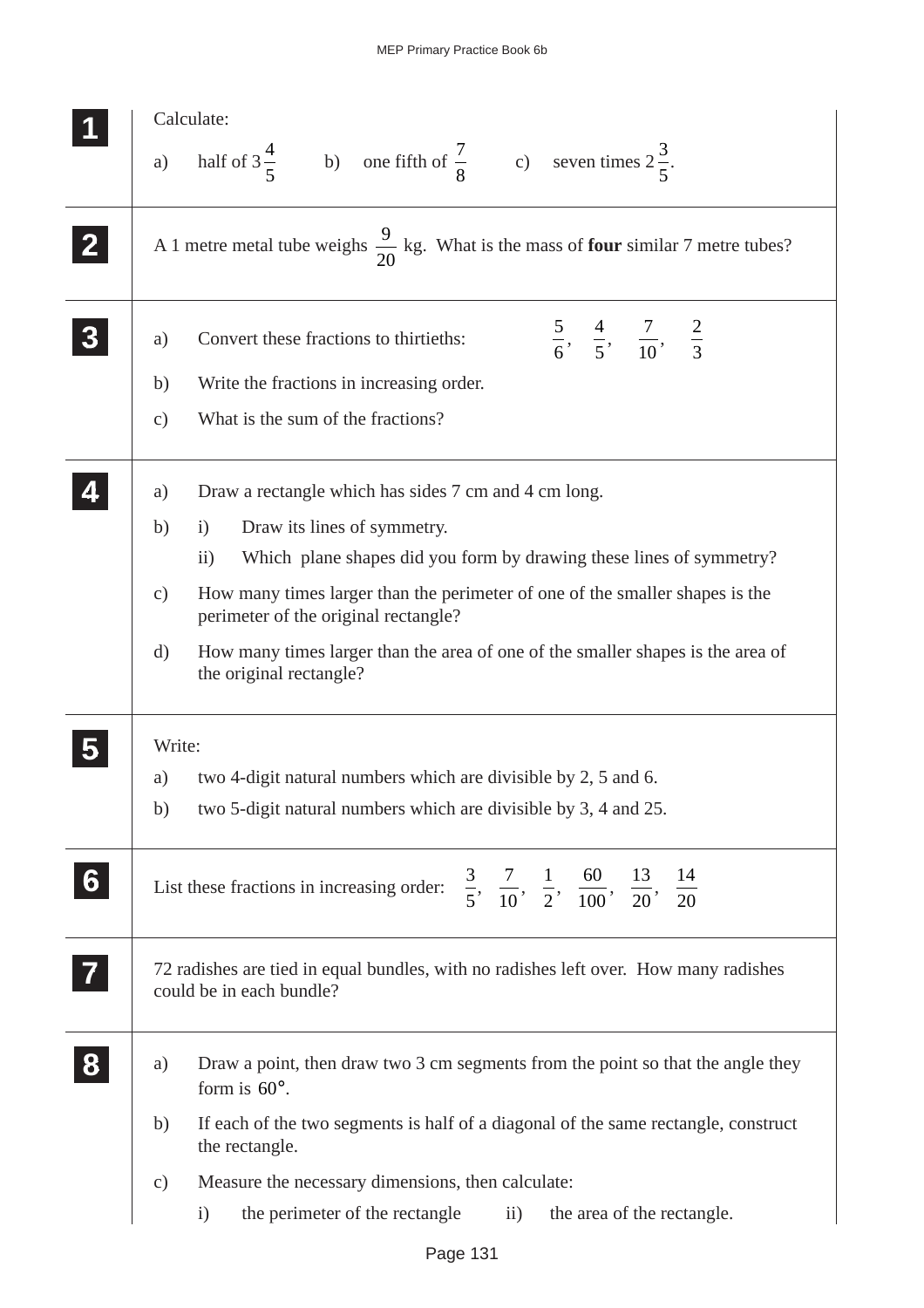|    | $3\frac{2}{3}+2\frac{4}{5}+1\frac{1}{2}-4\frac{3}{4}=$                                                                                                                                                                                                                                                                                                                                                    |
|----|-----------------------------------------------------------------------------------------------------------------------------------------------------------------------------------------------------------------------------------------------------------------------------------------------------------------------------------------------------------------------------------------------------------|
|    | On the 1st day of a 4-day walking holiday, we walked $7\frac{1}{4}$ km. On the 2nd day we<br>walked $6\frac{3}{5}$ km and on the 3rd day we walked $5\frac{7}{8}$ km.<br>If we walked 25 km altogether, how far did we walk on the 4th day?                                                                                                                                                               |
|    | Construct an <b>isosceles</b> triangle with base 3 cm long and arms 5 cm long.<br>a)<br>Draw its lines of symmetry.<br>b)<br>$\ddot{1}$<br>$\ddot{i}$<br>Which plane shapes did you form by drawing these lines of symmetry?<br>Calculate the area of:<br>$\mathbf{c})$<br>one of the smaller shapes ii)<br>$\mathbf{i}$<br>the original triangle.                                                        |
|    | A group of 8 people in an office earned these amounts over a period of 4 weeks.<br>1st week: £3684, 2nd week: £3341, 3rd week: £3435.40,<br>4th week: £3256.80<br>How much did each person earn on average over the 4-week period?                                                                                                                                                                        |
|    | In a recipe for making bread, 1 kg of flour produces 1.8 kg of dough. After the dough<br>has been kneaded and proved, it is put into the oven to bake.<br>During baking, the dough loses $\frac{1}{5}$ of its mass.<br>How much bread can be made from 2 kg of flour using this recipe?                                                                                                                   |
| 6. | Dad cut these lengths from a 2.5 m plank of wood: $\frac{4}{5}$ m, $\frac{3}{4}$ m and $\frac{5}{8}$ m.<br>What length of plank was left?                                                                                                                                                                                                                                                                 |
|    | Construct an angle of 45°.<br>a)<br>Mark a point 4 cm from the vertex on one of the arms of the angle.<br>b)<br>Draw a line which is perpendicular to the arm at this point and extend it to cut<br>$\mathbf{c})$<br>the other arm, forming a triangle.<br>Measure the sides and angles of this triangle.<br>d)<br>What kind of triangle have you drawn?<br>e)<br>Calculate its area and perimeter.<br>f) |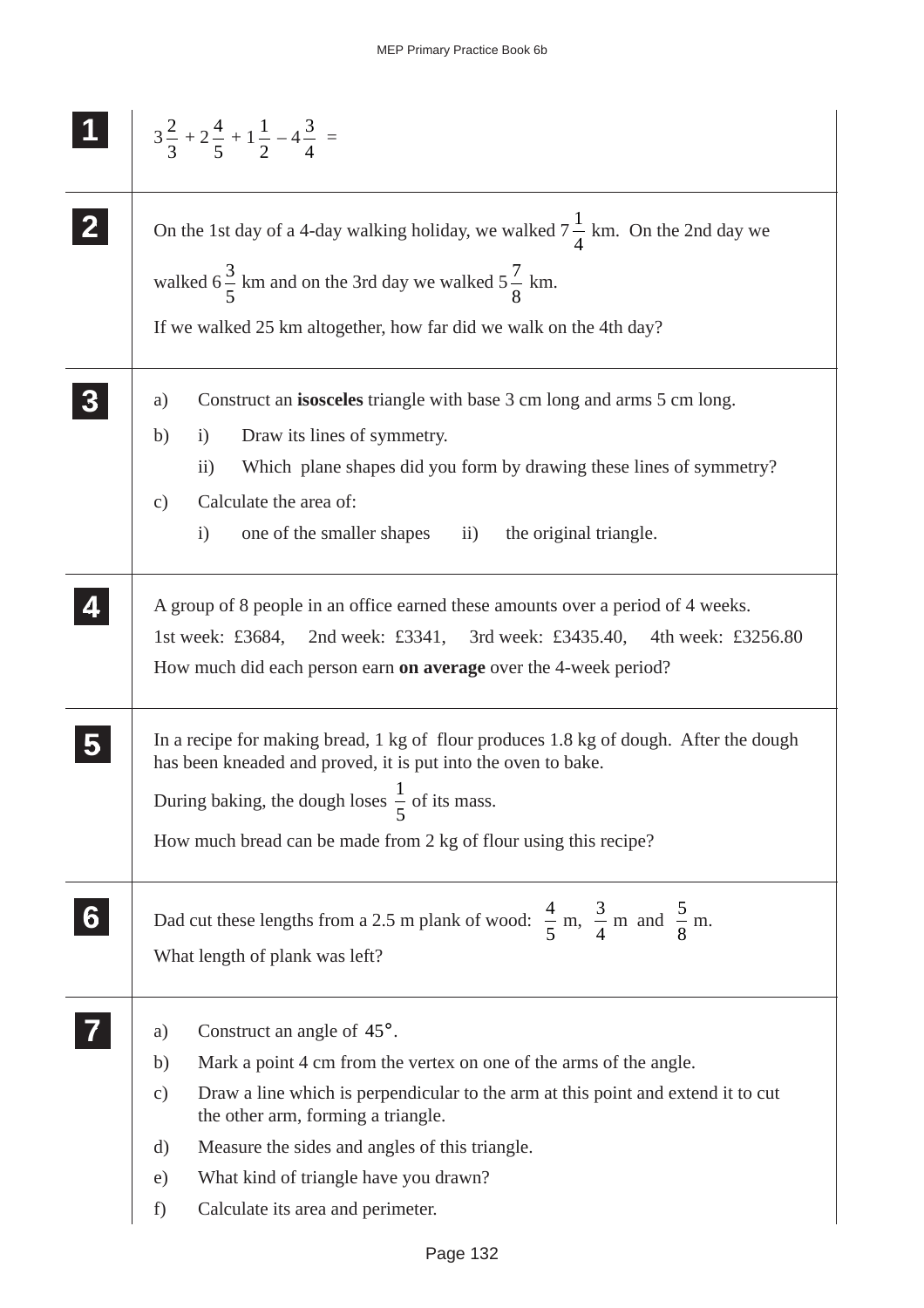|                  | a) $\frac{3}{4} \times \frac{5}{7}$ b) $\frac{12}{15} \times \frac{1}{6}$ c) $1\frac{3}{5} \times \frac{5}{8}$ d) $2\frac{1}{3} \times 3\frac{1}{4}$                                                                                                                                            |
|------------------|-------------------------------------------------------------------------------------------------------------------------------------------------------------------------------------------------------------------------------------------------------------------------------------------------|
|                  | Write each percentage as a fraction and as a decimal.<br>43%<br>206%<br>a)<br>b)                                                                                                                                                                                                                |
|                  | What are these parts of 838 km? a) 0.67 b) $4\frac{1}{3}$<br>c)<br>86%                                                                                                                                                                                                                          |
|                  | A container was $\frac{4}{5}$ full of honey. Then 2 thirds of this honey was sold.<br>What part of the container still contains honey?<br>a)<br>If the container has a capacity of 50 litres:<br>b)<br>how much honey was sold<br>$\mathbf{i}$<br>how much honey is left?<br>$\rm ii)$          |
|                  | A jewellery firm bought $3.6 \text{ m}^2$ of gold leaf. First 15% of the gold leaf was used, then<br>$\frac{2}{9}$ of it, then 0.4 of it.<br>How much gold leaf was used altogether?<br>a)<br>If the firm employed 10 craftsmen, how much gold leaf did each craftsman use<br>b)<br>on average? |
|                  | a) $\left(3\frac{1}{2} + 2\frac{1}{4}\right) \times \frac{3}{5} =$<br>b) $\left(8\frac{1}{5} - 2\frac{3}{4}\right) \times \frac{2}{3} =$                                                                                                                                                        |
| $\vert$ 7        | What quantity is:<br>a) $\frac{2}{3}$ of 543 m b) $1\frac{3}{4}$ of 615 kg c) $2\frac{1}{2}$ of $15\frac{2}{5}$ km d) 1.17 of 63.3 m <sup>2</sup> ?                                                                                                                                             |
| 8                | In 2003, a firm planned for an income of £25.7 million. They exceeded this plan by<br>20%. How much income did the firm actually achieve?                                                                                                                                                       |
| $\boldsymbol{9}$ | During a sale, the price of a £185 suit was reduced by 13%, then reduced again by 15%.<br>By how many £s was the price reduced?<br>b)<br>What was the new price?<br>a)                                                                                                                          |
| 10               | Construct a <b>rhombus</b> which has an angle of $60^{\circ}$ and a longer diagonal of length 7 cm.<br>Measure the necessary data then calculate the perimeter and area of the rhombus.                                                                                                         |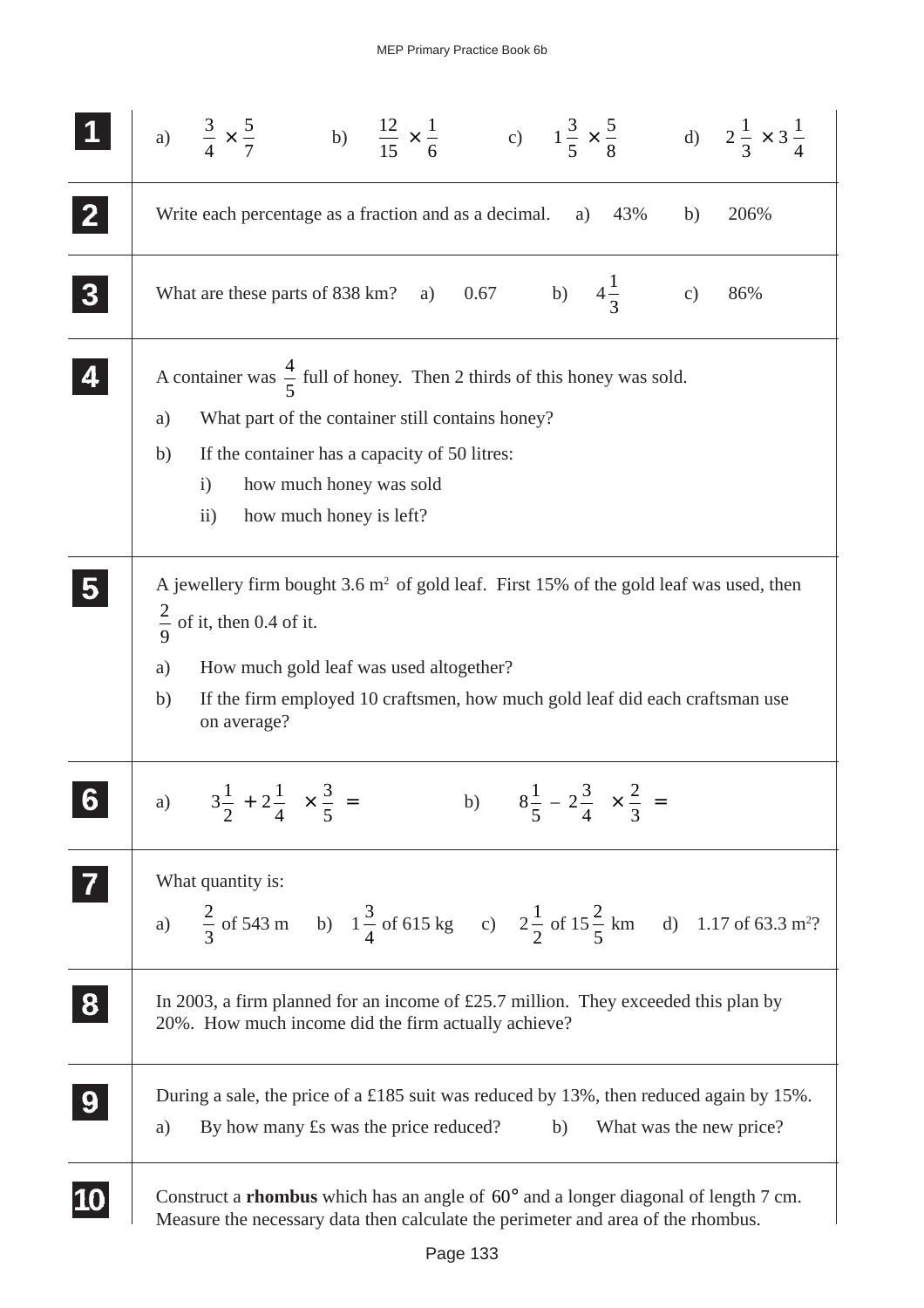**1 11** An observatory on a mountain in Scotland measured the temperature at 6 am each day during the second half of February. This table shows the data collected. a) Draw a graph to show how the temperature changed. b) Calculate the **mean** temperature. a)  $5 \div \frac{2}{3}$ 3 b)  $16 \div 4\frac{1}{2}$ 2 c)  $54 \div 5\frac{1}{7}$ 5 d)  $100 \div \left(8 \frac{1}{4}\right)$ 4  $\left(8\frac{1}{4} - 7\frac{1}{2}\right)$  $\lambda$  $\overline{\phantom{a}}$ What is the whole quantity if: a)  $\frac{1}{4}$ 4 of it is 28 kg b)  $\frac{2}{3}$ 3 of it is 28 litres c)  $2\frac{3}{4}$ 4 of it is 121 m d)  $1\frac{4}{7}$ 5 of it is 189 cm e) 0.17 of it is 61.2 g? What is the whole quantity if: a) 1% is £4.25 b) 1% is 0.7 m c) 25% is 32.6 kg d) 10% is 43.75 km e) 50% is £159.80? a)  $(6.2 + 5.8) \div \frac{2}{3}$ 3 = b)  $\left(5\frac{1}{1}\right)$ 4  $3\frac{1}{7}$ 5  $\left(5\frac{1}{4}-3\frac{1}{5}\right)+1\frac{1}{2}$  $\frac{1}{2}$  = What is the whole quantity if: a)  $\frac{7}{9}$ 8 of it is 315 cm b)  $4\frac{1}{2}$ 3 of it is 611 m c) 65% of it is 20.28 kg? A country bought 1 199 300 tonnes of oil, which was 33.5% of its imports that year. What mass of goods did the country import that year? The length of a cuboid-shaped iron block is 140 cm. Its width is 0.7 of its length and  $1\frac{5}{6}$ 9 of its height. a) Calculate: i) its surface area ii) its volume. b) How much does the block weigh if  $1 \text{ cm}^3$  of iron weighs  $7.6 \text{ g}$ ? **2 22 22 3 33 33 33 4 44 44 5 55 55 6 66 66 66 7 77 77 8 88 88 88** Day **Temperature**  $({}^{\circ}C)$ 15th | 16th | 17th | 18th | 19th | 20th | 21st | 22nd | 23rd | 24th | 25th | 26th | 27th | 28th 0  $|-1|-4|-5|-2|-3|-3|-2|+1|+2$  0  $|-1|+1|+2|+2$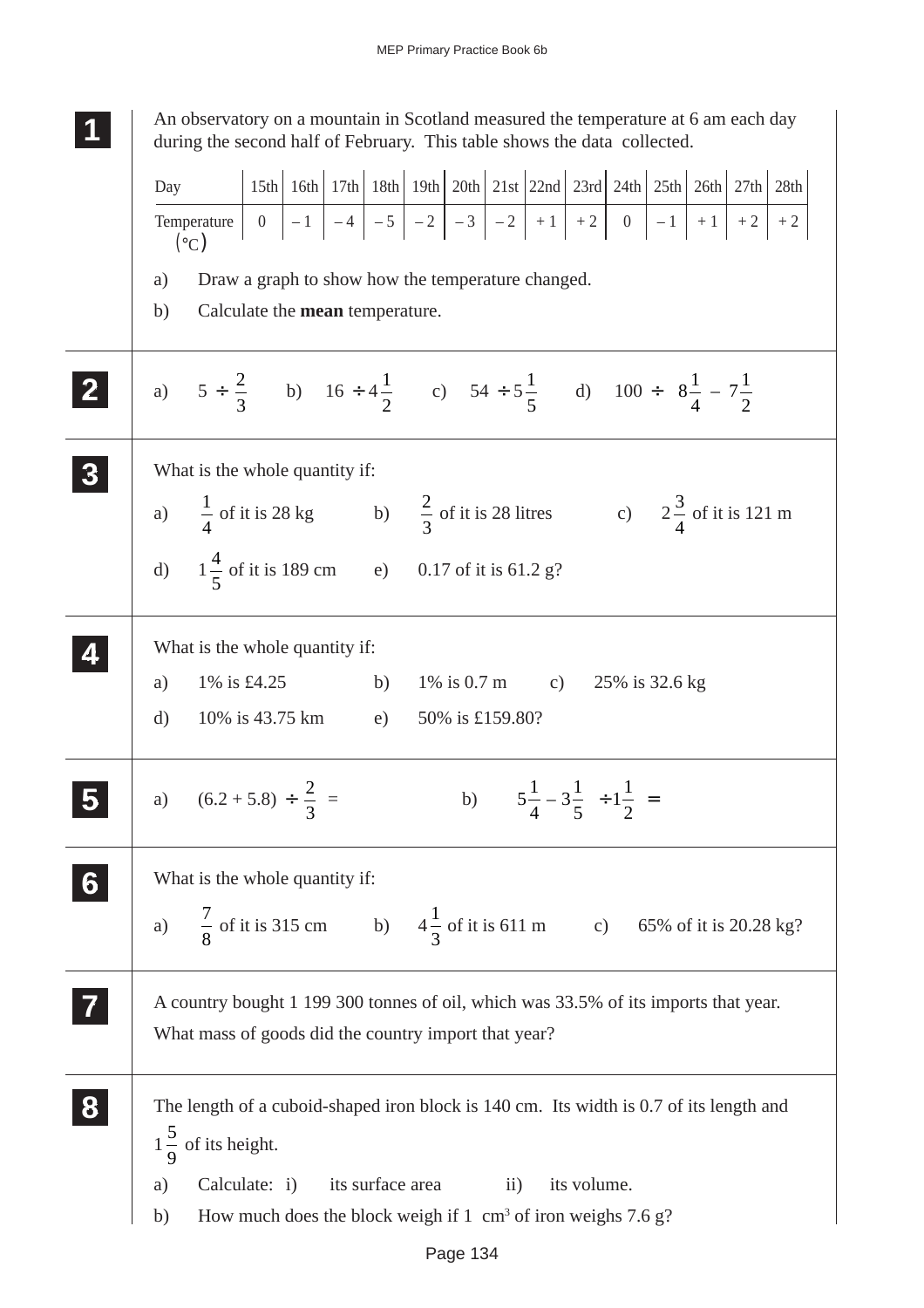Use the first difference to work out the value of the other differences. a)  $236.8 - 46.3 =$  b)  $236.8 - (46.3 + 2) =$ c)  $(236.8 - 5.6) - 46.3 =$  d)  $236.8 - (46.3 - 3) =$ e)  $(236.8 + 2) - (46.3 - 1) =$  f)  $(236.8 - 1) - (46.3 + 1) =$ g)  $(236.8 + 10) - (46.3 - 10) =$  h)  $(236.8 - 6) - (46.3 - 6) =$ i)  $(236.8 + a) - (46.3 + b) =$  j)  $(236.8 - 3c) - (46.3 - 5c) =$ Use the first product to work out the value of the other products. a)  $325 \times 1.5 =$  b)  $(325 \times 3) \times 1.5 =$ c)  $325 \times (1.5 \times 3) =$  d)  $(325 \div 5) \times 1.5 =$ e)  $325 \times (1.5 \div 3) =$  f)  $(325 \times 0.2) \times (1.5 \times 4) =$ g)  $(325 \div 4) \times (1.5 \div 3) =$  h)  $(325 \times 11) \times (1.5 \div 11) =$ i)  $(325 \div a) \times (1.5 \div b) =$  j)  $(325 \times a) \times (1.5 \div b) =$ If  $x + y = z$ , what are the results of these operations? a)  $(x+2.3) + y =$  b)  $x + y =$  $\overline{\phantom{a}}$  $\bigg)$ I  $\left[ y + \left( -\frac{4}{5} \right) \right]$  = c)  $x - (-3)^{\frac{1}{2}}$ 4 ſ l  $\mathcal{L}$  $\bigg)$ L  $\left[x-\left(-3\frac{1}{4}\right)\right]$ d)  $(x + 1.2) + (y + 1.6) =$ e)  $(x-7) + (y+7) =$  f)  $(x \times 4) + y =$ Construct a **trapezium** ABCD which has: base AB = 5.5 cm, height = 3 cm,  $\angle A = 75^\circ$ ,  $\angle B = 50^\circ$ . a) By measuring and calculating, work out: i) its perimeter ii) its area. b) Draw any axis *t*. **Reflect** trapezium ABCD in *t*. The sum of the digits of a 4-digit number is 15. The digits in the greatest and smallest place values are the same but are less than the two middle digits. The two middle digits have a difference of 1. What could the 4-digit number be? The combined ages of the 4 members of a family is 70 years. Mum is 6 times as old as her son and 10 times as old as her daughter. Dad is 2 years older than Mum. How old is each member of the family? **1 11 11 2 22 22 3 33 33 33 4 44 44 5 55 55 6 66 66 66**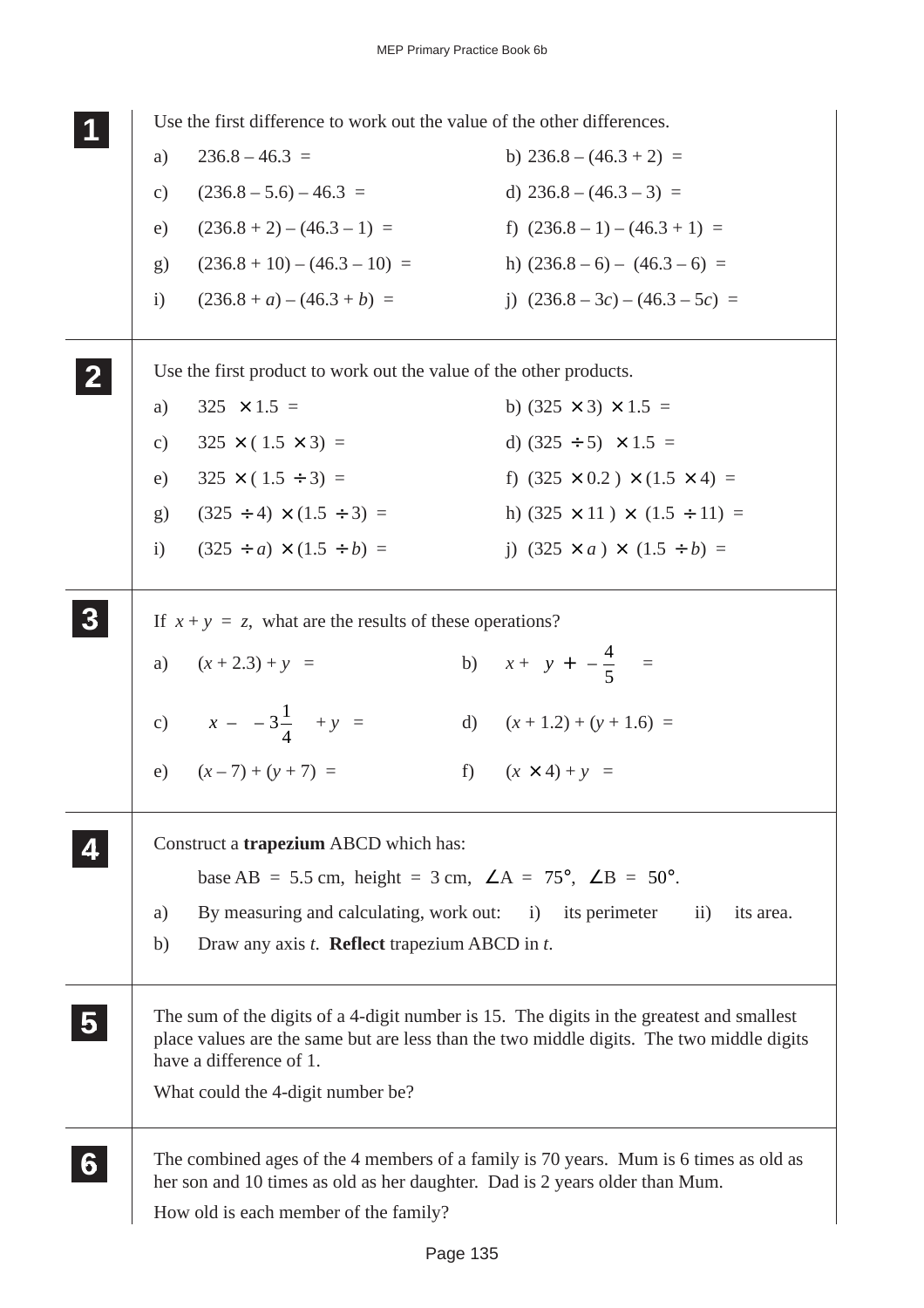| A man walks at an <b>average</b> speed of $4\frac{2}{5}$ km/hour. How far does he walk in $2\frac{2}{3}$ hours?                                                                                                                                                       |
|-----------------------------------------------------------------------------------------------------------------------------------------------------------------------------------------------------------------------------------------------------------------------|
| What is the whole quantity if:                                                                                                                                                                                                                                        |
| a) $\frac{6}{7}$ of it is 60 kg b) 55% of it is £273.02 c) $1\frac{3}{5}$ of it is $14\frac{2}{5}$ litres?                                                                                                                                                            |
| If $a = 12 \div 3\frac{1}{3}$ and $b = 12 \div 2\frac{3}{4}$ , what is the value of:<br>a) a b) b c) $a+b$ d) $a-b$ e) $a \div b$ f) $b \div a$ ?                                                                                                                     |
|                                                                                                                                                                                                                                                                       |
| If $1\frac{2}{5}$ of a number is $8\frac{2}{3}$ , what is $3\frac{2}{5}$ of the same number?                                                                                                                                                                          |
| Here is some information about the dimensions of an aluminium cuboid:<br>$a = 38.5$ cm, $b = 80\%$ of a, $b = 1\frac{2}{3}$ of c<br>Calculate the volume of the cuboid.<br>a)<br>Calculate the mass of the solid if $1 \text{ cm}^3$ of aluminium weighs 2.7 g.<br>b) |
| Draw a square and label its vertices, sides and diagonals.<br>a)<br>b)<br>Write true statements about the square, using words or mathematical notation.                                                                                                               |
| Draw a rectangle and label its vertices A, B, C and D.<br>a)                                                                                                                                                                                                          |
| Mark the mid-points of the sides and label them E, F, G and H.<br>b)<br>Draw the line of symmetry through E and G and mark the midpoint of line<br>c)<br>segment EG. Label the midpoint O.                                                                            |
| What are the <i>mirror images</i> of points F, D and O?<br>d)                                                                                                                                                                                                         |
| What are the <i>mirror images</i> of triangles AEG, GCB and AOB?<br>e)                                                                                                                                                                                                |
| <b>Reflect</b> triangle ABC in line AB.<br>Α<br>B                                                                                                                                                                                                                     |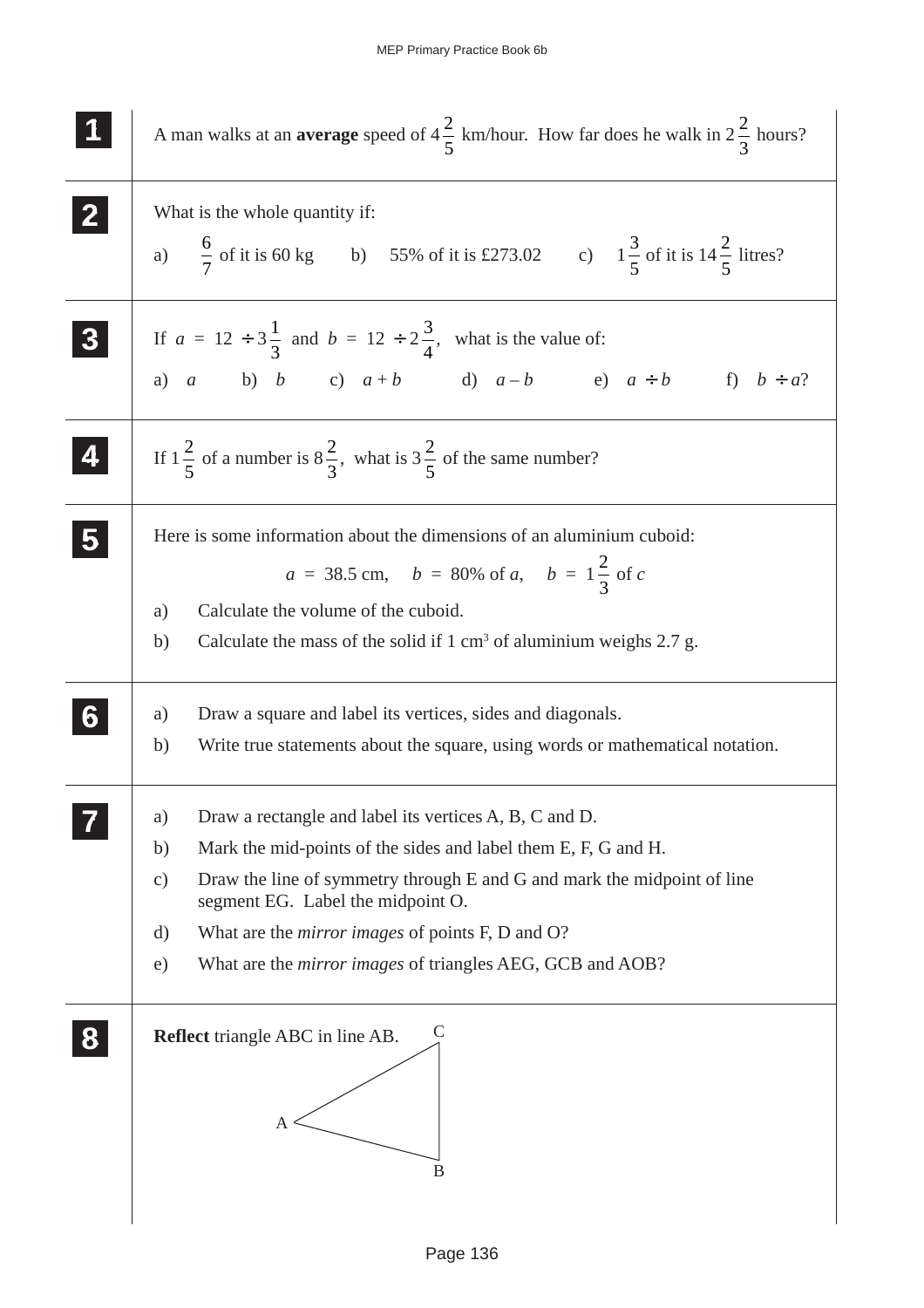|              | a)            | Draw an isosceles triangle and label its vertices.                                                                                               |
|--------------|---------------|--------------------------------------------------------------------------------------------------------------------------------------------------|
|              | b)            | Draw its lines of symmetry.                                                                                                                      |
|              | $\mathbf{c})$ | Write 4 true statements about the triangle in words or using mathematical notation.                                                              |
| $\mathbf{2}$ |               | Construct and label:                                                                                                                             |
|              | a)            | a $45^{\circ}$ angle<br>a $120^\circ$ angle.<br>b)                                                                                               |
| 3            | a)            | Draw an equilateral triangle which has sides of length 2 cm.                                                                                     |
|              | b)            | Draw a triangle which has sides 3 times longer than those in the 1st triangle.                                                                   |
|              | $\mathbf{c})$ | How many times more than the area of the 1st triangle is the area of the 2nd<br>triangle?                                                        |
|              | d)            | How many times more than the perimeter of the 1st triangle is the perimeter of<br>the 2nd triangle?                                              |
|              | a)            | Construct an isosceles triangle which has a side of length 4 cm as its base and<br>angles of 75° at its baseline.                                |
|              | b)            | Measure the necessary data then calculate the perimeter of the triangle.                                                                         |
|              | $\mathbf{c})$ | Calculate the area of the triangle.                                                                                                              |
|              | a)            | Construct a <b>deltoid</b> which has sides of length 4 cm and 6 cm and the length of<br>the diagonal which lies on its line of symmetry is 8 cm. |
|              | b)            | Calculate its perimeter.                                                                                                                         |
|              | $\mathbf{c})$ | Measure the necessary data, then calculate its area.                                                                                             |
| 6            |               | Two opposite angles of a <b>deltoid</b> are $50^{\circ}$ and $110^{\circ}$ .                                                                     |
|              |               | Calculate the size of the other two angles.                                                                                                      |
|              | a)            | Construct a <b>rhombus</b> which has diagonals 8 cm and 5 cm long.                                                                               |
|              | b)            | Measure the distance between two opposite sides.                                                                                                 |
|              | $\mathbf{c})$ | Measure its angles and add them together.                                                                                                        |
|              | d)            | Calculate the perimeter of the rhombus.                                                                                                          |
|              | e)            | Calculate the area of the rhombus.                                                                                                               |
|              |               |                                                                                                                                                  |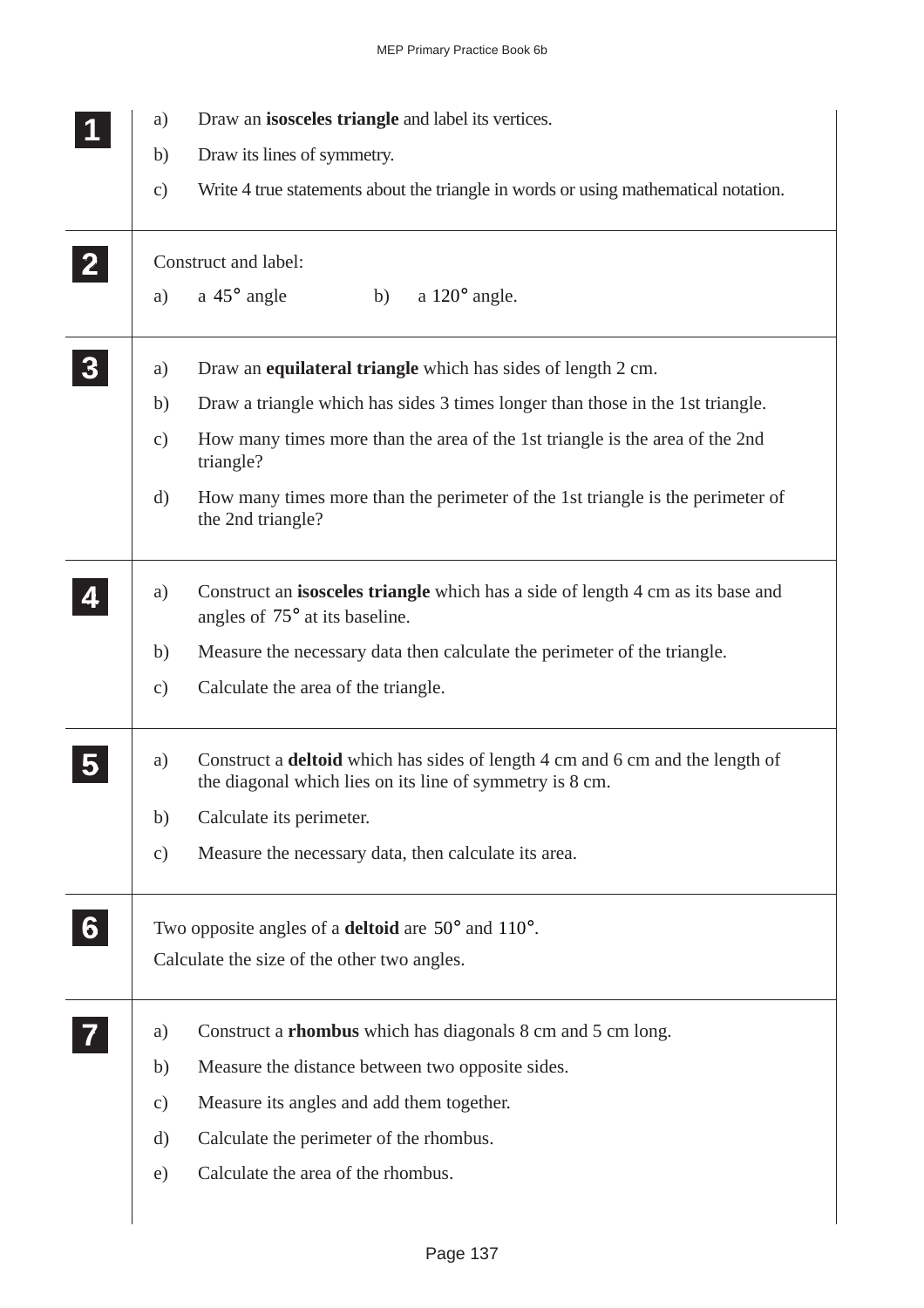|   | The cross-section of a 3.5 m long pine beam is a 16 cm square.                                                                                                                                                                                                                   |
|---|----------------------------------------------------------------------------------------------------------------------------------------------------------------------------------------------------------------------------------------------------------------------------------|
|   | If $1 \text{ m}^3$ of pinewood weighs 500 kg, what is the mass of the beam?                                                                                                                                                                                                      |
|   | A container shaped like a 35 cm cube was filled with water.                                                                                                                                                                                                                      |
|   | We ladled out half of the water, then ladled out $\frac{2}{5}$ of the remaining water.                                                                                                                                                                                           |
|   | How much water was left in the container? Give your answer in litres.                                                                                                                                                                                                            |
|   | The spire of a church is shaped like a pyramid. The edges of its square base are 3.5 m<br>long and each of its side faces is 5.2 m high.                                                                                                                                         |
|   | How many $m^2$ of tin plate are needed to cover the spire?                                                                                                                                                                                                                       |
|   | The volume of a square-based pyramid can be calculated using this formula:<br>$V = \frac{A \times h}{3}$                                                                                                                                                                         |
|   | where $A$ is the area of the base and $h$ is the height of the pyramid.                                                                                                                                                                                                          |
|   | How high is the pyramid if its base edge is 36 cm and its volume is $17289 \text{ cm}^3$ ?                                                                                                                                                                                       |
|   | a) $\left[\frac{4}{5} \times 1\frac{3}{7} - \left(3\frac{1}{4} - 1\frac{5}{6}\right)\right] \times 4\frac{2}{3} = ?$ b) What is $\frac{5}{6}$ of $3\frac{5}{7}$ kg?<br>c) If $3\frac{1}{2}$ times a length is $21\frac{7}{8}$ m, what is the whole length?                       |
|   | A tailor bought 35 rolls of a certain material. Each roll originally contained 26.5 m of<br>material but the tailor has already used 19 and 3 quarter rolls.<br>How many men's suits can he make from the remaining material if each suit needs on<br>average 3.1 m of material? |
|   | I spent 9.5% of my money and had £304.08 left. How much money did I have at first?                                                                                                                                                                                               |
| 8 | 52% of the 350 pupils in a school are girls. How many girls and how many boys attend<br>this school?                                                                                                                                                                             |
| 9 | The edge of a container shaped like a cube is 24 cm. A second container shaped like a<br>cuboid holds the same amount of liquid.                                                                                                                                                 |
|   | If the base edges of the second container are 36 cm and 24 cm, how high is it?                                                                                                                                                                                                   |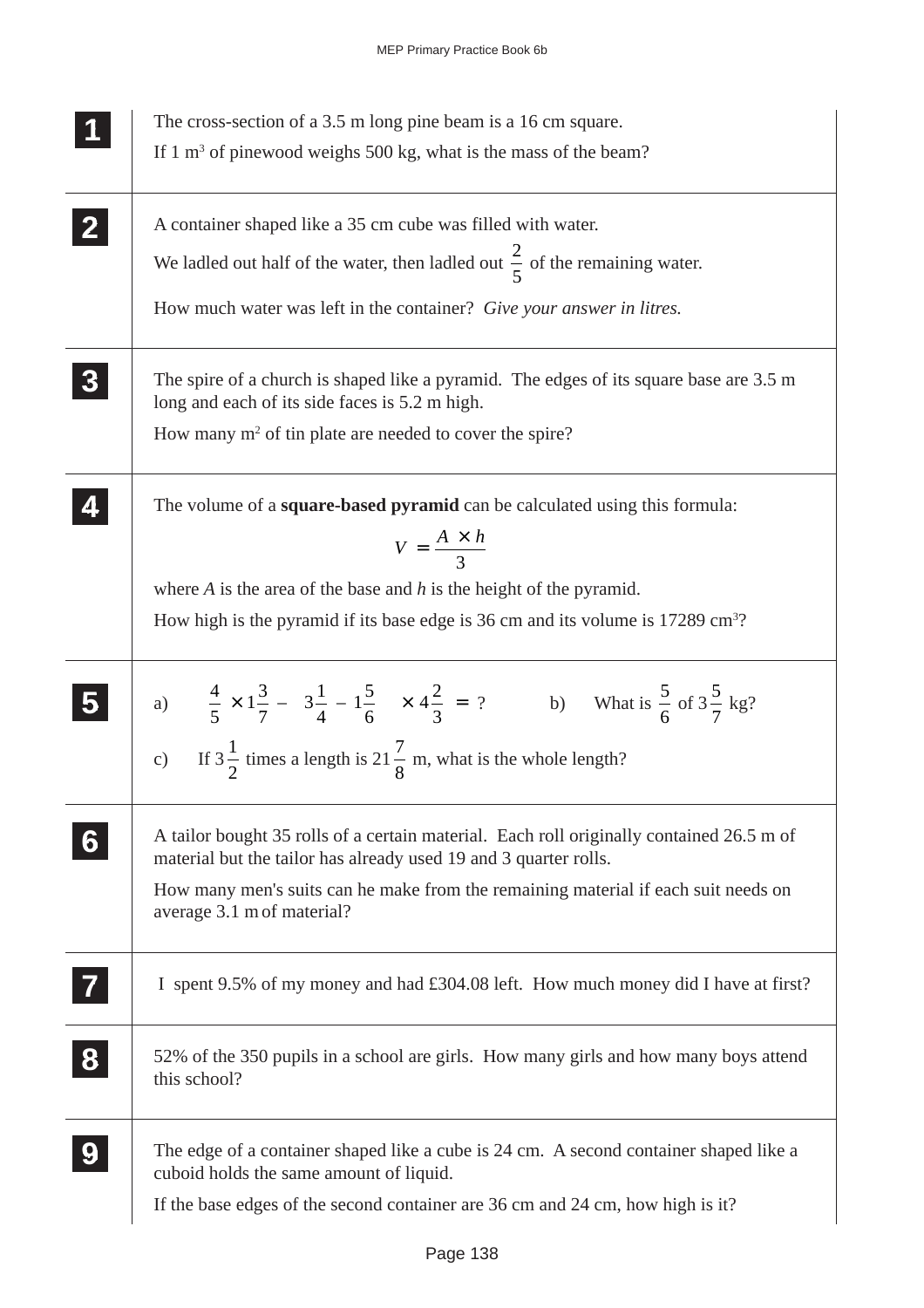|                | a)            | $\mathbf{i}$                                                                              |                                                                                                               |                                                                          | In how many ways can you put a <i>blue</i> and a <i>white</i> counter in order?                 |  |  |
|----------------|---------------|-------------------------------------------------------------------------------------------|---------------------------------------------------------------------------------------------------------------|--------------------------------------------------------------------------|-------------------------------------------------------------------------------------------------|--|--|
|                |               | ii)                                                                                       | blue, white?                                                                                                  |                                                                          | If it is done randomly, what is the probability that the order will be                          |  |  |
|                | b)            | i)                                                                                        | counter?                                                                                                      |                                                                          | How many ways are there of putting in order a <i>blue</i> , a <i>white</i> and a <i>red</i>     |  |  |
|                |               | $\mathbf{ii}$                                                                             | be red, blue, white?                                                                                          |                                                                          | If the orders happen at random, what is the probability that the order will                     |  |  |
|                | $\mathbf{c})$ | i)                                                                                        | green counter?                                                                                                |                                                                          | How many ways are there of putting in order a <i>blue</i> , a <i>white</i> , a <i>red</i> and a |  |  |
|                |               | $\rm ii)$                                                                                 | be white, red, green, blue?                                                                                   |                                                                          | If the orders happen at random, what is the probability that the order will                     |  |  |
| $\mathbf{2}$ . | a)            | $\ddot{1}$                                                                                | Three horses, A, B and C, are running in a race. How many orders are<br>possible for 1st, 2nd and 3rd places? |                                                                          |                                                                                                 |  |  |
|                |               | $\mathbf{ii}$                                                                             | probability of the order C, A, B?                                                                             |                                                                          | If each of the different orders has an equal chance of happening, what is the                   |  |  |
|                | b)            | $\mathbf{i}$                                                                              | are possible for 1st, 2nd and 3rd places?                                                                     |                                                                          | Four horses, A, B, C and D, are running in another race. How many orders                        |  |  |
|                |               | $\mathbf{ii}$                                                                             | $p(C, A, B) = ?$                                                                                              |                                                                          |                                                                                                 |  |  |
|                | $\mathbf{c})$ | $\mathbf{i}$                                                                              | are possible for 1st, 2nd and 3rd places?                                                                     | Five horses, A, B, C, D and E are running in a 3rd race. How many orders |                                                                                                 |  |  |
|                |               | $\mathbf{ii}$                                                                             | $p(C, A, B) = ?$                                                                                              |                                                                          |                                                                                                 |  |  |
|                |               |                                                                                           | eyes shut, what is the probability of each of these outcomes?                                                 |                                                                          | Two white marbles and one red marble are in a bag. If you take out a marble with your           |  |  |
|                | a)            |                                                                                           | You take out the <i>red</i> marble.                                                                           |                                                                          | b)<br>You take out a white marble.                                                              |  |  |
|                | $\mathbf{c})$ |                                                                                           |                                                                                                               |                                                                          | You take out the <i>red</i> marble, replace it then take out the <i>red</i> marble again.       |  |  |
|                | d)            | You take out a <i>white</i> marble, then take out the other <i>white</i> marble.          |                                                                                                               |                                                                          |                                                                                                 |  |  |
|                | e)            | You take out a <i>white</i> marble, replace it then take out a <i>white</i> marble again. |                                                                                                               |                                                                          |                                                                                                 |  |  |
|                | f)            |                                                                                           |                                                                                                               |                                                                          | You take out a <i>white</i> marble, replace it then take out the <i>red</i> marble.             |  |  |
|                | g)            |                                                                                           |                                                                                                               |                                                                          | You take out the <i>red</i> marble, replace it, then take out a <i>white</i> marble.            |  |  |
|                |               |                                                                                           | occur if there are:                                                                                           |                                                                          | If each member of a group shakes hands with each of the others, how many handshakes             |  |  |
|                | a)            |                                                                                           | 2 members in the group                                                                                        | b)                                                                       | 3 members in the group                                                                          |  |  |
|                | c)            |                                                                                           | 4 members in the group                                                                                        | d)                                                                       | 5 members in the group                                                                          |  |  |
|                | e)            |                                                                                           | 11 members in the group                                                                                       | f)                                                                       | $n$ members in the group?<br>(n > 1)                                                            |  |  |
|                |               |                                                                                           |                                                                                                               |                                                                          |                                                                                                 |  |  |